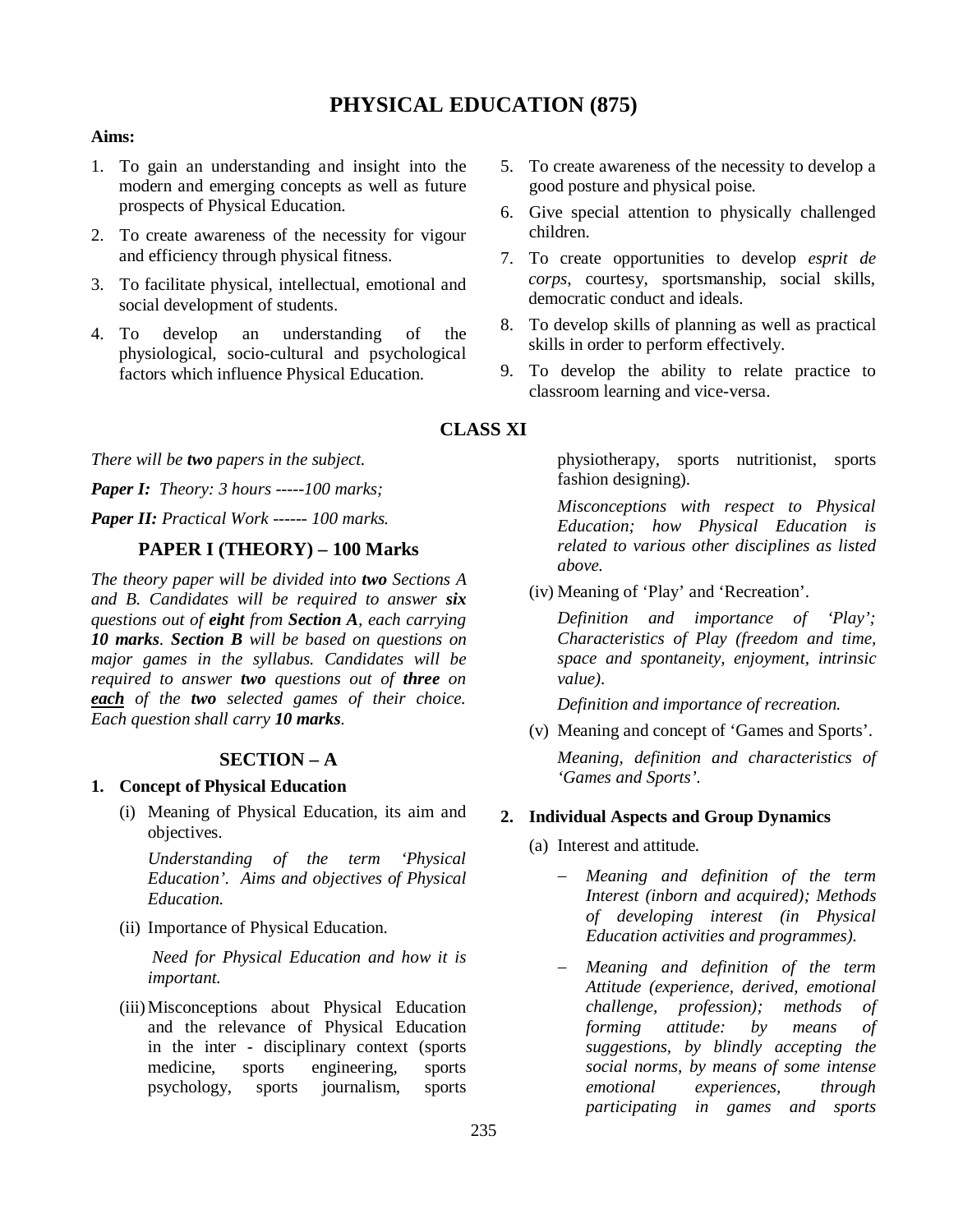*(forming attitude to win, attitude towards exercise, attitude towards physical fitness, fair play, obedience, discipline, etc.)*

- (b) Motivation.
	- *Introduction, meaning and definition of 'Motivation'.*
	- *Types of Motivation: intrinsic and extrinsic.*
	- *Methods of Motivation: praise or blame, competition, reward and punishment, setting clear goals, success and failure, record of progress, scholarships, social recognition, honour and glory.*
- (c) Leadership.
	- *Meaning and definition of the word 'Leader'.*
	- *Desirable qualities of a Leader.*

### **3. Effects of Physical Exercise on Human Body Systems**

Various systems and the effects of exercise and training on the following: skeletal system, muscular system, respiratory system, circulatory system and digestive systems.

- (i) *The skeletal and muscular system: Types of bones in the body, various types of joints and major movements; structural classification of muscles, structure and function of muscle.*
- (ii) *Respiratory System: Meaning and types of respiration, organs of the respiratory system (nose, larynx, trachea, bronchi, diaphragm) and their functions.*
- (iii) *Circulatory system: Meaning; Heart, its structure and functions; control of the heart rate; function and composition of blood, maintenance of blood supply.*
- (iv) *Digestive System: Meaning, major organs (mouth, oesophagus, stomach, pancreas, liver, gallbladder, small intestine, large intestine) and functions of each.*
- (v) *Effect of exercise and benefits of regular training on the above systems.*

#### **4. Nutrition, Weight Control & Exercise**

(i) Nutrition Basics – Dietary Goals and basics of a Nutritious Diet.

> *Nutrition basics: Dietary Goals for various stages of growth (childhood, adolescence, adulthood, old age); Meaning of 'Nutritious Diet'.*

(ii) Balanced Diet and role of balanced diet in performance.

 *Concept of a Balanced diet; elements and sources of a balanced diet; factors affecting balanced diet; Importance of Balanced diet in sports performance.*

(iii) Obesity and weight control; Life time concept of weight control.

> *Meaning and definition of obesity; causes of Obesity, dangers of Obesity, prevention of Obesity through exercise and weight control.*

> *Life-time concept of weight control – an understanding of how weight can be controlled through proper eating habits and exercise.*

### **5. Physical Fitness & Wellness**

(i) Physique, Physical Fitness and Wellness.

*Understanding of the term 'Physique'; A basic understanding of the three body types (a) Endomorph (b) Mesomorph (c) Ectomorph.*

*Meaning and importance of Physical Fitness and Wellness.*

(ii) Components of physical fitness and wellness.

*Components of physical fitness:* 

*Health related fitness such as Cardio vascular endurance, muscular endurance, strength; flexibility; body composition.* 

*Skill related fitness: such as Cardio vascular endurance, muscular endurance, strength; flexibility; body composition, balance; coordination; agility; power, reaction time and speed (Candidates should be made to understand that skill related fitness includes all health related fitness components).*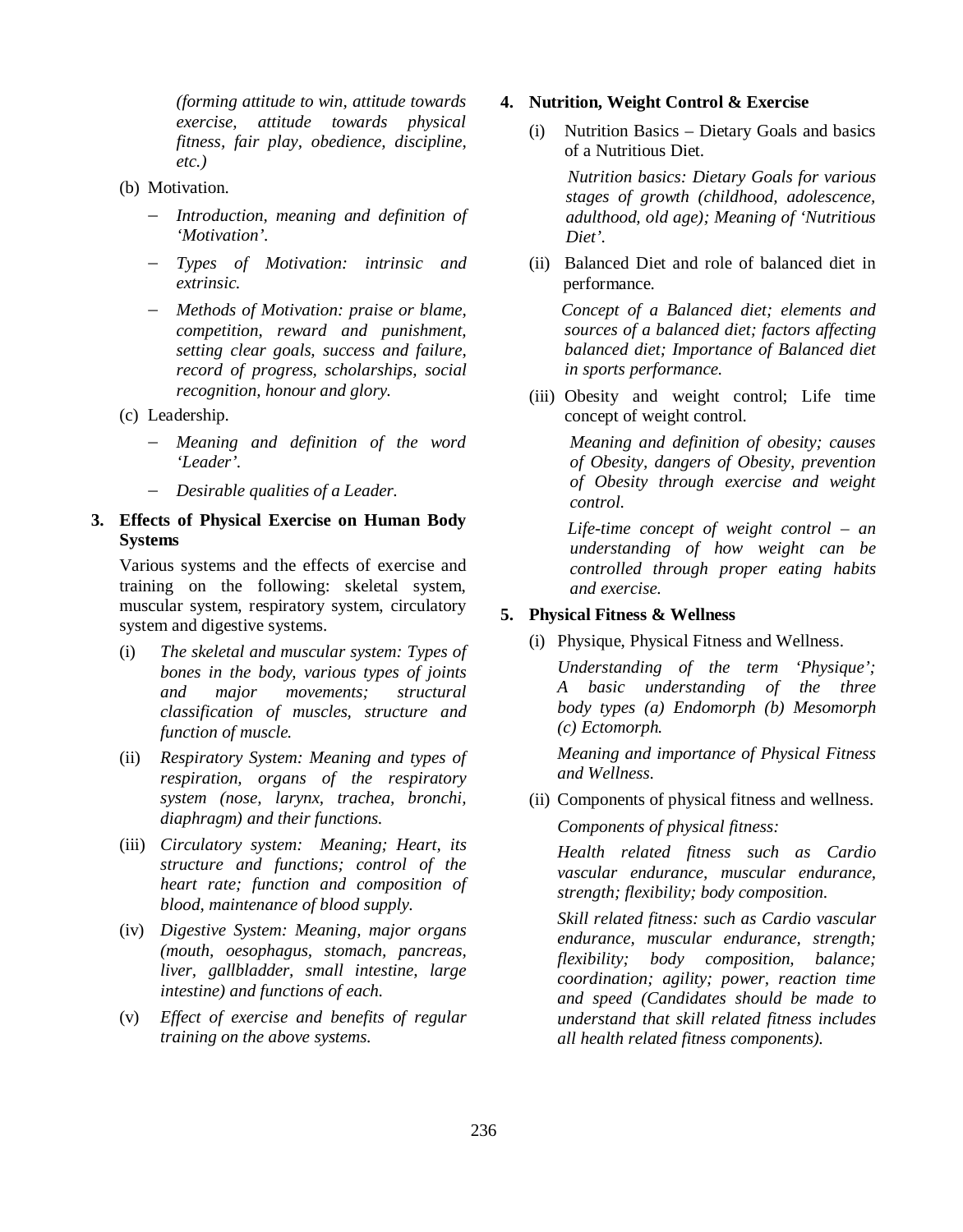*Components of Wellness: social, spiritual, physical, mental, emotional and intellectual (a basic understanding of each).* 

(iii) Factors affecting physical fitness and wellness.

*Factors affecting physical fitness and wellness: Heredity, exercise (physical, mental and social benefits), illness, physical deformity, age and gender, diet, stress, living style, substance use (smoking, drugs, alcohol) and environment.*

(iv) Tests and Measurements in Sports.

 *Basic understanding, importance and calculation of the following: Kraus Weber Test; Body Mass Index (BMI); Waist Hip Ratio; Measurement of Heart Rate; Rockport one mile test.* 

## **6. Games and Sports – a global perspective**

(i)Olympics as a Social force.

*An understanding of how the Olympic games promote international understanding and appreciation of cultural diversity by providing a platform for athletes from all over the world to meet and compete, irrespective of their colour, race, creed and political beliefs.* 

(ii) History of Modern Olympics.

*Motto of the Olympic games; Events held in modern Olympics; Where and when the first modern Olympics took place and where and when the upcoming Olympics will take place; significance of the colours used in the rings of the Olympic flag and what these rings signify. The founder of modern Olympics.* 

(iii) Asian Games.

*Where and when the first Asian Games took place and where and when the upcoming Asian Games will take place. Events held in Asian Games; Countries participating in Asian Games.*

### **SECTION B**

Any **two** of the following games are to studied:

Cricket, Football, Hockey, Basketball, Volleyball, Badminton, Tennis, Swimming, Athletics.

The following aspects should be studied for **each** of the **two games** selected by the candidate.

Rules and regulations of the game; Interpretation of laws of the game; Duties and responsibilities of the officials and players; Measurement and dimensions related to the game; Terminologies related to the game; Fundamental skills of the game; Strategies and formation of the game; Names and abbreviations of the National and Major International Tournaments linked with the game; Diagrams and dimensions of play area; Diagrams and dimensions of equipment related to the game.

The details for each game are given below:

## **CRICKET**

- Knowledge of the game, strategies and tactics, and how to improve performance.
- Detailed understanding of the rules and regulations of the game. Diagrams of the field and pitch, and various fielding positions.
- Knowledge of the dimensions of the field, thickness of the lines, dimensions of pitch and complete specifications and markings on it. Equipment of the game with their length, width weight, thickness and material. Score board, scorer, sightscreen. Flood light
- Duties of the officials, before, during and after the match. Umpires and third umpire, requirements of the game, equipment needed, numbers of players, duty of coach, captain etc.
- Laws governing the game. Suspensions, penalisations, draws, match fixtures, arrangements needed to conduct tournaments, forfeitures, follow on, tie, power play, match fixing, duck worth rule, sledging, ball tampering.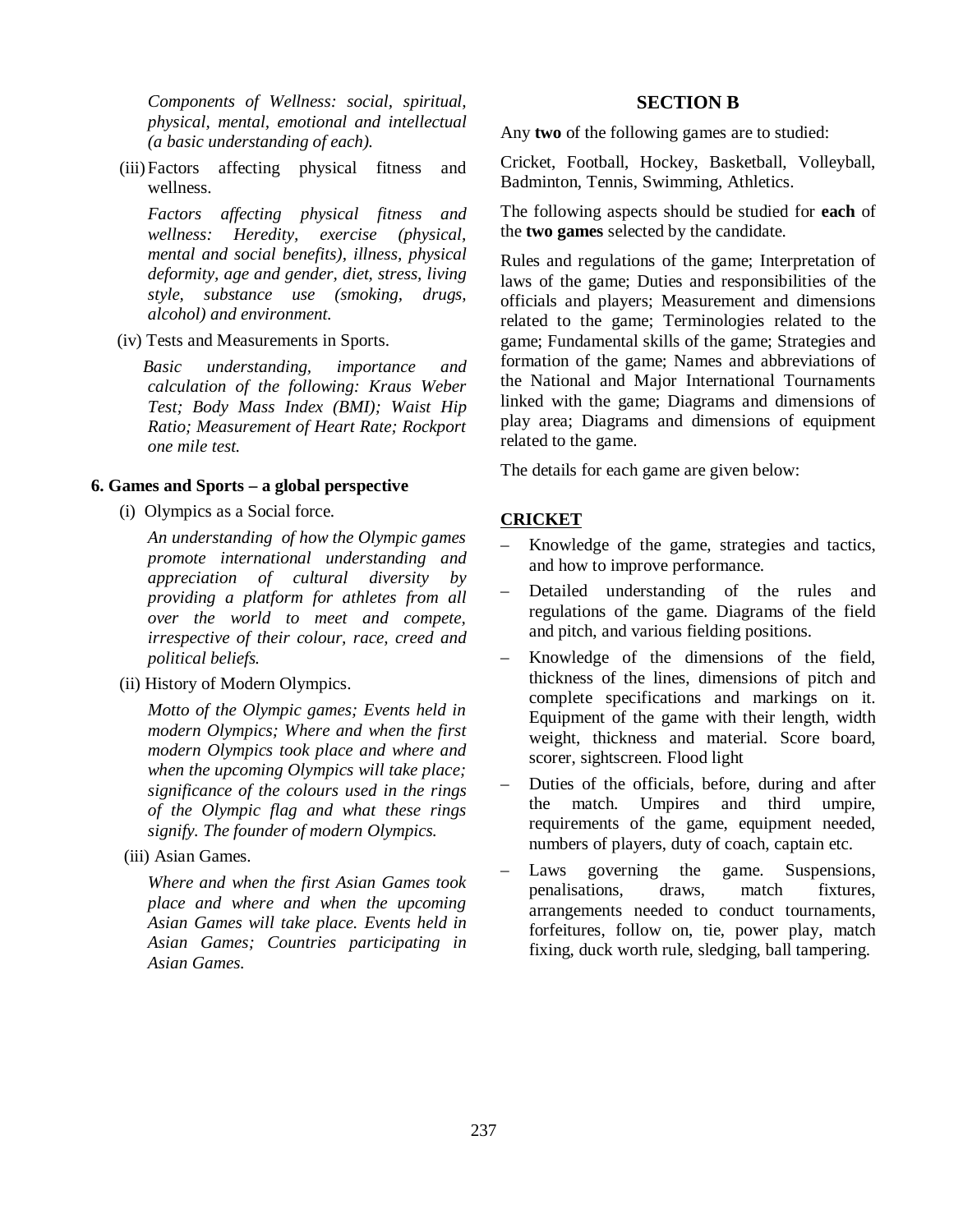- Basic skills and techniques. Batting (different types of shots, footwork, body position and actual bat movement. Bowling (run up, delivery stride, follow through, types of bowling variations, good line and length, grip action. Fielding positions, catching and throwing skills, Wicket keeping techniques, skills of getting the batsmen out.
- Different types of signals, extra runs, extra players, runner, substitute, provisions and restrictions, players equipment, danger area, various terms of cricket.
- Knowledge of associations and federations linked to the game. Important tournaments. Abbreviations of associations and federations concerned with the game.

## **FOOTBALL**

- Knowledge of the game, strategies and tactics, and how to improve performance.
- Detailed understanding of the rules and regulations of the game. Match time, extra time, tie breaker, sudden death, ball in play and out of play, importance of lines on the field. Various methods of starting and restarting the game. Substitution procedure, penalty cards and their importance.
- Knowledge of the dimensions of the field, thickness of the lines, dimensions of center circle, quarter circle, goal and penalty area, penalty arc and complete specifications and markings on it. Equipment of the game with their length, width, weight, thickness, material and dimensions. Diagram of goal post and field.
- Duties of the officials, requirements of the game, equipment needed, numbers of players, duty of coach, captain, assistant referees, technical officials, grounds men, ball boys, match organizers, technical area.
- Laws governing the game. Suspensions, penalisations, draws, match fixtures, arrangements needed to conduct tournaments, punishment on players, coaches.
- Basic skills and techniques (Passing types of pass, ground lofted, chip, volley, angle of pass. Control (use of various surfaces-head chest, foot thigh). Dribbling (running with the ball, rhythm and pace, feints, body swerves, screening,

beating an opponent. Heading the ball with intention of (attacking, defending, jumping, to head down, high, pass, score). Shooting skills with either foot, inside or outside, short and long range shots, swerving shots, volleys, penalty kicks, power and accuracy. Tackling skills interception, jockeying for the ball, trapping by various body parts, position, tackle front, side, slide, recovery. Goalkeeping skills - stopping, watching, guiding the team, saving goal, dealing, catching, heading, kicking, punching, throwing, diving, anticipation, speed and reflexes.

- Principles of play-attack, depth, defence, penetration, sweeper systems, 4-4-2, 4-3-3, 4-2-4. Kick-off, corner kick, throw-in, goal kick, free kick, penalty kick. Importance of penalty arc, center circle and lines on the field.
- Knowledge of associations and federations linked to the game. Important tournaments. Abbreviations of associations and federations concerned with the game.

### **HOCKEY**

- Knowledge of the game, strategies and tactics, and how to improve performance.
- Detailed understanding of the rules and regulations of the game. Match time, extra time, tie breaker, sudden death, ball in play and out of play, penalty stroke, short corner, long corner, free hits, hit or push back, 16 yard hit, importance of lines on the field. Start and restart of the match.
- Knowledge of the dimensions and diagrams of the field and goalpost, thickness of the lines, dimensions and complete specifications and markings on it. Equipment of the game with their length, width, weight, thickness, material and dimensions. Protective equipment of the goalkeeper and players.
- Duties of the officials, requirements of the game, equipment needed, numbers of players, reserve bench, running substitution duty of coach, captain, assistant referees, ball boys, doctor, grounds men.
- Laws governing the game. Suspensions, penalisations, draws, match fixtures, arrangements needed to conduct tournaments, punishment on players, coaches.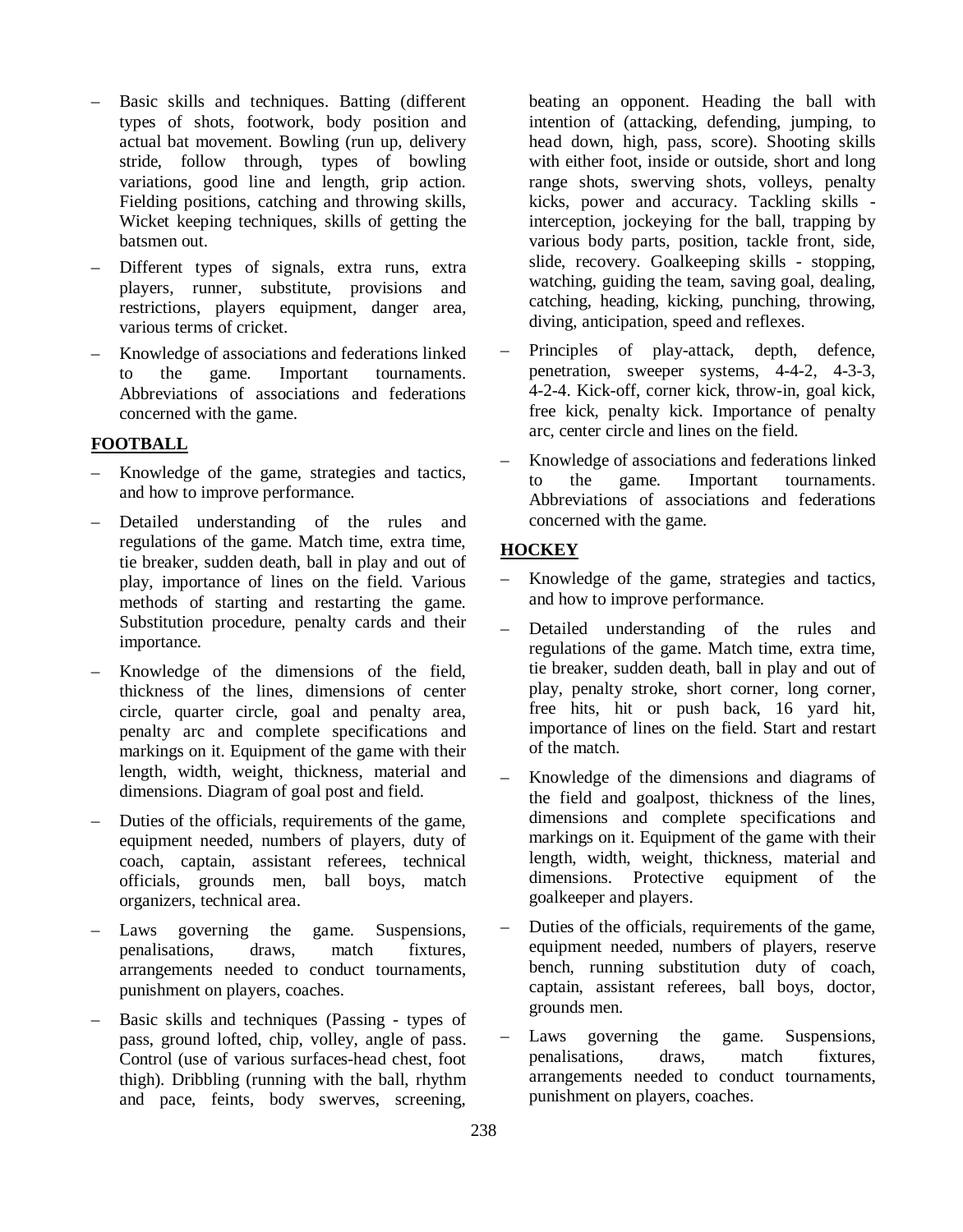- Basic skills and techniques (Passing types of pass, ground lofted, chip, volley, angle of pass, push, scoop, flick, aerial ball. Receiving the ball – control, dribbling (running with the ball, rhythm and pace, feints, body swerves, screening, beating an opponent from the right to the left, right and behind. Shooting skills with Stick, inside or outside, short and long range shots, swerving shots, volleys, penalty, power and accuracy. Tackling skills - interception, accuracy. Tackling skills - interception, jockeying for position. Goalkeeping skills stopping, watching, guiding the team, saving goal, kicking, diving, anticipation, speed. reflexes.
- Principles of play-attack, depth, defence, penetration, team formations 1-2-3-5/1-1-3-4-  $2/1 - 1 - 3 - 3$ .
- Knowledge of associations and federations linked to the game. Important tournaments. Abbreviations of associations and federations concerned with the game.

## **BASKETBALL**

- Knowledge of the game, strategies and tactics, and how to improve performance.
- Detailed understanding of the rules and regulations of the game.
- Knowledge of the dimensions of the court, thickness of the lines, diagrams and dimensions of the court, full specifications of the ring, pole, boards and ball.
- Duties of the officials, table officials, referees, scorers, requirements of the game, equipment needed, numbers of players, reserve bench, duty of coach, captain, technical equipment team and player foul markers.
- Laws governing the game. Suspensions, penalisations, draws, match fixtures, arrangements needed to conduct tournaments.
- Basic skills and techniques, tactics and team skills Knowledge of basic skills, free throws stance (passing, dribble, shoot); Shooting (jump shot, layup, hook shot); passing (pass, signal, receive feint footwork, chest-pass, bounce pass, overhead pass, javelin pass. Footwork (pivot, 1 count and 2 count stop). One to one defence, fake and drive, pass and cut defence, types of defence, zone defence, and fast break.

– Knowledge of associations and federations linked to the game. Important tournaments. Abbreviations of associations and federations concerned with the game.

### **VOLLEYBALL**

- Knowledge of the game, strategies and tactics, and how to improve performance.
- Detailed understanding of the rules and regulations of the game.
- Knowledge of the dimensions and diagram of the court, thickness of the lines, dimensions within the court, full specifications of the net, pole and other equipment required for the game.
- Duties of the officials, table officials, referees, requirements of the game, equipment needed, numbers of players, reserve bench, duty of coach, captain, etc.
- Laws governing the game. Suspensions, penalisations, draws, match fixtures, arrangements needed to conduct tournaments, default by teams.
- Basic skills and techniques, tactics and team skills, Knowledge of basic skills, volley-two hand pass over the head forearm pass. The serveunderarm, over arm float, over arm jump, over arm top spin, round house jump. The smash high set cross court, down the line, speed smash, tip the ball over the block. The block-line of defence, defence against smash, attack at set ball. Teamwork importance in both defence and attack. Understanding rotation, blocking and screening
- Knowledge of associations and federations linked to the game. Important tournaments. Abbreviations of associations and federations concerned with the game.

#### **BADMINTON**

- Knowledge of the game, strategies and tactics, and how to improve performance.
- Detailed understanding of the rules and regulations of the game. Match time, extra time, tie, shuttle in play and out of play, importance of lines on the court, singles and doubles.
- Knowledge of the dimensions and diagram of the court, thickness of the lines. Equipment required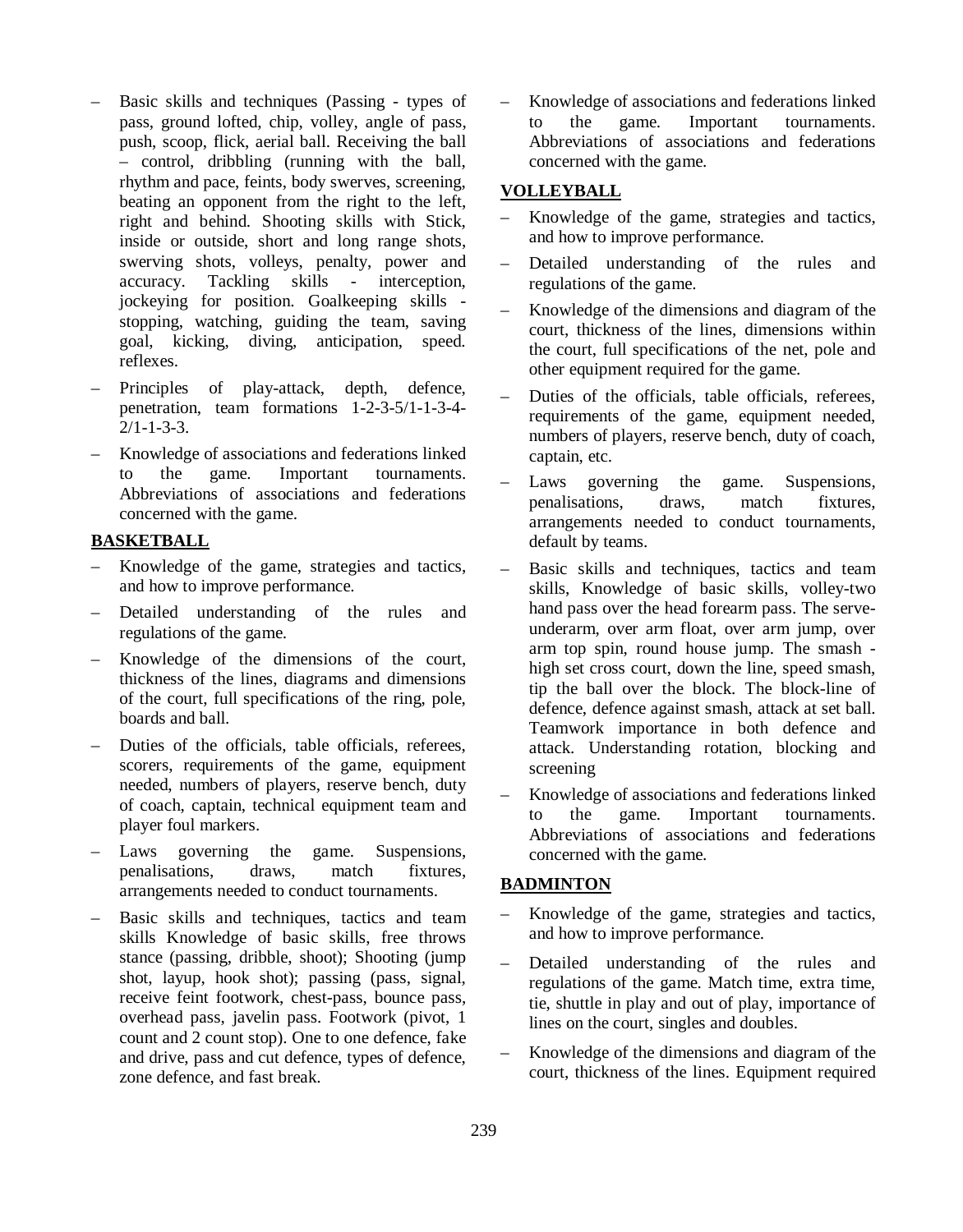for the game with their length, width weight, thickness , material and dimensions.

- Duties of the officials, requirements of the game, equipment needed, number of players, duty of coach, match organisers.
- Laws governing the game. Suspensions, penalisations, draws, match fixtures, arrangements needed to conduct tournaments, punishment on players, coaches, match points, etc.
- Basic skills and techniques forehand or backhand, correct grip, smash, drop, drive, net play, return upshots and low/high/flick serves. Basic positioning for men and women rallies.
- Knowledge of associations and federations linked to the game. Important tournaments. Abbreviations of associations and federations concerned with the game.

#### **TENNIS**

- Knowledge of the game, strategies and tactics, and how to improve performance.
- Detailed understanding of the rules and regulations of the game. Match time, deuce, advantage, tie foot fault. Ball in play and out of play. Dimensions and importance of lines on the court, singles and doubles.
- Knowledge of the dimensions and diagram of the court net, racket, thickness of the lines. equipment required for the game with their length, width, weight, thickness, material and dimensions. Types of courts.
- Duties and number of officials, requirements of the game, number of players, duty of coach, match organisers.
- Laws governing the game. Suspensions, penalisations, draws, match fixtures, arrangements needed to conduct tournaments, punishment on players, coaches, match points, etc.
- Basic skills and techniques forehand or backhand, chopper grip, correct grip, smash, drop, drive, net play, return upshots and low/high/flick serves. Basic positioning for men and women rallies. The racket grip-shake hand. Strokes - backhand push, forehand drive, forward push. Service - two bounce serve, high toss, forehand spin, backhand spin, long serve. Spin -

forehand topspin, backhand topspin chopping blocking lobbing, follow through, placement of ball for each service.

– Knowledge of associations and federations linked to the game. Important tournaments. Abbreviations of associations and federations concerned with the game.

#### **SWIMMING**

- Knowledge of competitive swimming events, activities, strategies and tactics, and how to improve performance (individual and team).
- Detailed understanding of the rules and regulations of various swimming events, strategies and tactics in chosen events. Planning performing and evaluating particular event.
- Knowledge of the dimension, depth and distance of the pool. Importance of starters and judges for start and finish of individual and medley races. Various officials in charge of conducting the events. Types of races, types of strokes, diving competitions, false start, individual and medley events. Stances for different strokes.
- Duties of the officials, table officials, referees, requirements of the game, equipment needed, numbers of players, reserve bench, duty of coach, physiotherapist, wind gauge operator, lifeguard, photo finish.
- Laws governing the game. Suspensions, penalisations, draws, fixtures, arrangements needed to conduct tournaments.
- Basic skills and techniques requiring control, balance, weight transfer, flow and clear body positions, complex sequence of movements and ability to perform showing high standards of precision control power speed and stamina, fitness and tactics to outwit the opponents. Warming up and cooling down safely, safety requirements for swimmers.
- Knowledge of associations and federations linked to the game. Important tournaments. Abbreviations of associations and federations concerned with the game.

#### **ATHLETICS**

– Knowledge of track and field events, activities, strategies and tactics, and how to improve performance (individual and team).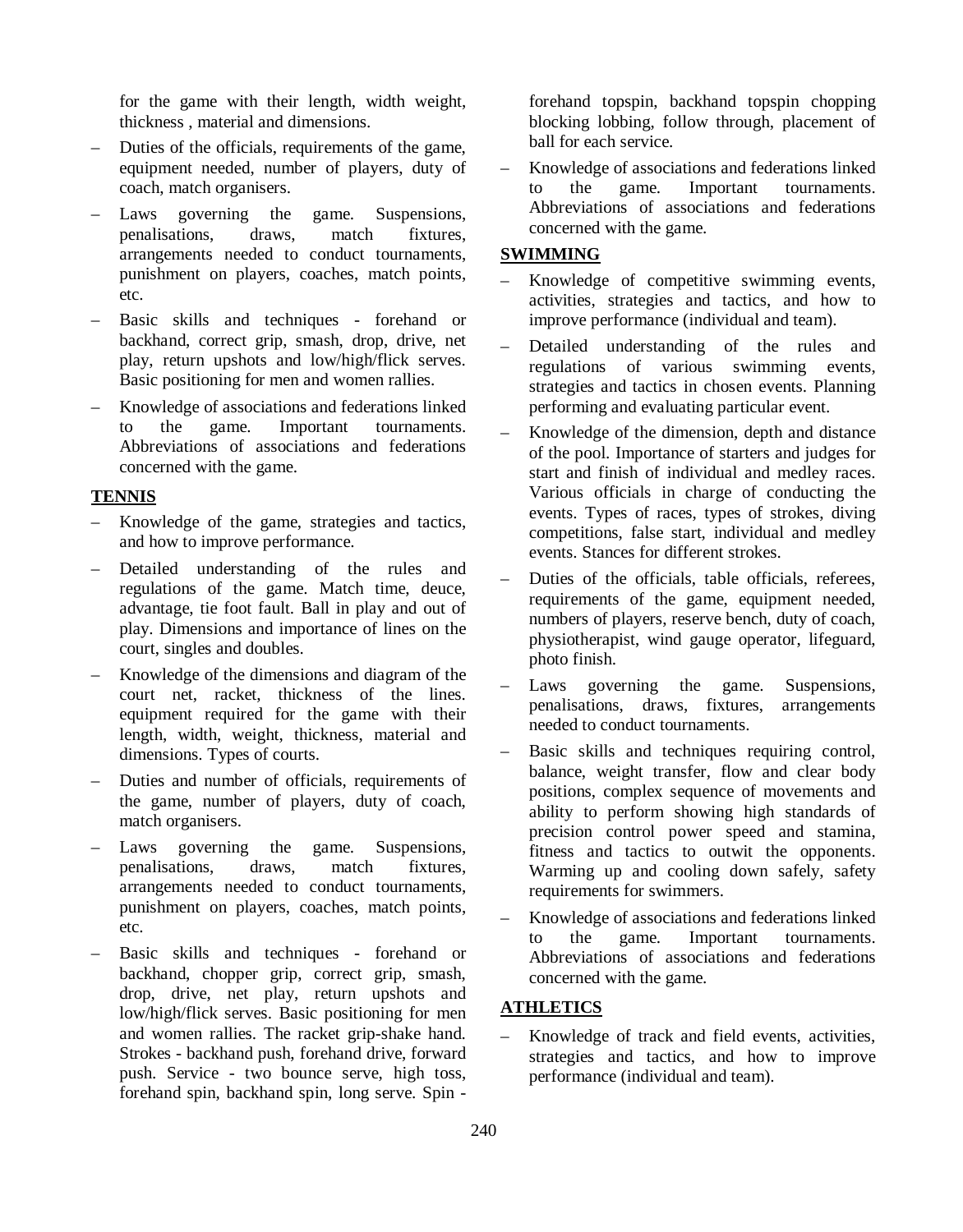- Detailed understanding of the rules and regulation of various events, strategies and tactics in chosen events. Planning performing and evaluating particular event.
- Knowledge of the dimension of the track. Width of the track. Measurement of 400 and 200 meters, relay and solo races. Equipment of athletes in various events dimensions and requirements. Importance of starters and judges for start and finish. Importance of staggers.
- Duties of the officials, table officials, referees, requirements of the game, equipment needed, numbers of players, reserve bench, duty of coach, physiotherapist, wind gauge operator, photo finish.
- Laws governing the game. Suspensions,<br>
penalisations. draws. match fixtures. penalisations, draws, match fixtures, arrangements needed to conduct meets. Rules and distances and requirements of various events.
- Basic skills and techniques requiring control, balance, weight transfer, flow and clear body positions, complex sequence of movements and ability to perform showing high standards of precision control power speed and stamina, fitness and tactics to outwit the opponents. Warming up and cooling down exercises.
- Knowledge of associations and federations linked to the game. Important tournaments. Abbreviations of associations and federations concerned with the game.

**Note: Details regarding assessment of Practical Work are given at the end of Class XII. Practical Assessment for Class XI is to be done by the Internal Examiner.**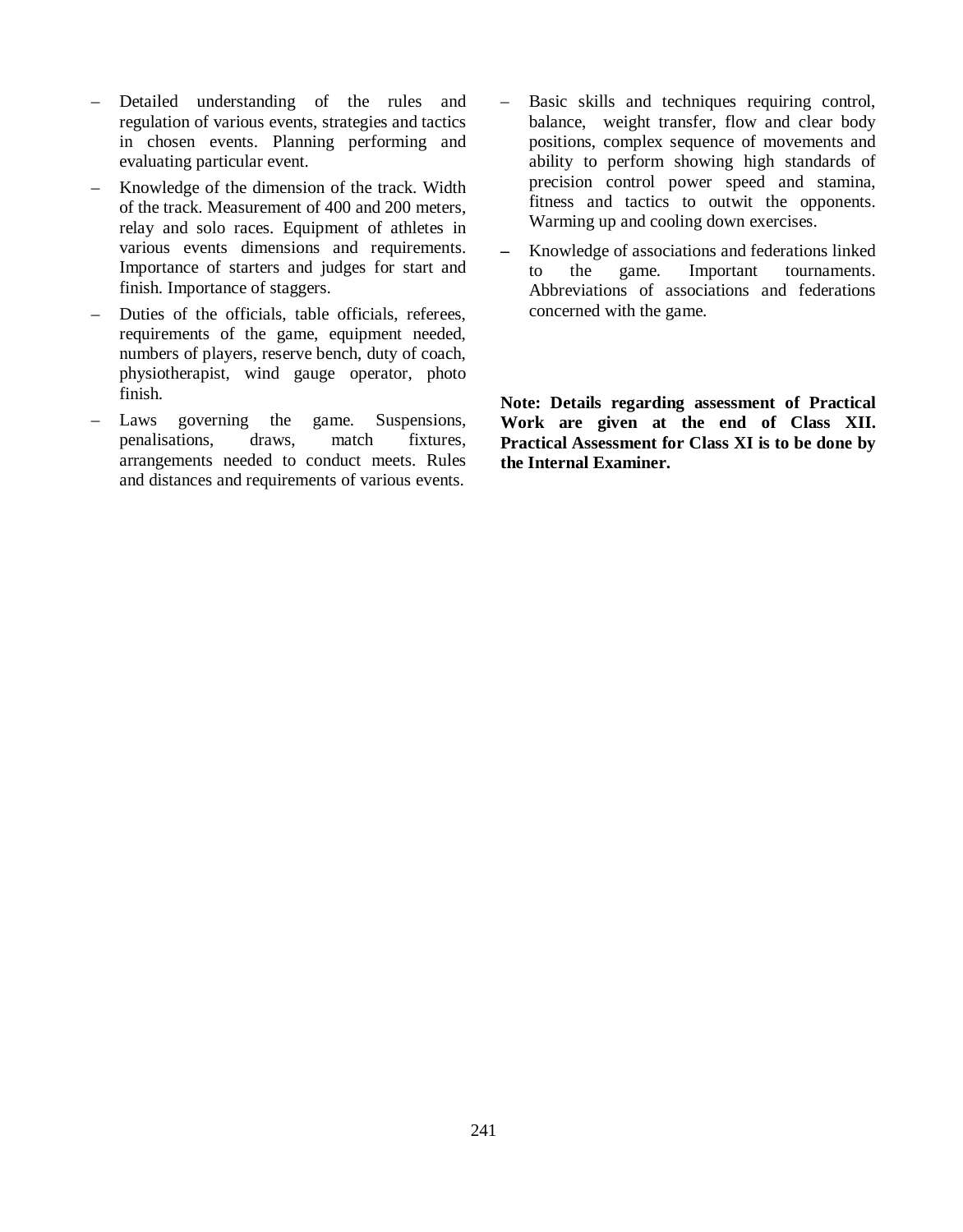## **CLASS XII**

*There will be two papers in the subject.*

*Paper I: Theory: 3 hours -----100 marks;* 

*Paper II: Practical Work ------ 100 marks.*

## **PAPER I (THEORY) – 100 Marks**

*The theory paper will be divided into two Sections A and B. Candidates will be required to answer six questions out of eight from Section A, each carrying 10 marks. Section B will be based on questions on major games in the syllabus. Candidates will be required to answer two questions out of three on each of the two selected games of their choice. Each question shall carry 10 marks.*

### **SECTION A**

#### **1. Sociological Aspects of Physical Education**

(i) Games and sports as man's cultural heritage.

> *An understanding that sports have been a part of our culture and tradition since time immemorial.*

(ii) Development of the individual through games and sports.

> *Understanding how games and sports contribute in various ways towards the development of an individual.*

(iii) Role of Physical Education in promoting national integration.

> *How Physical Education helps in promoting National Integration*.

(iv) Physical Education and personality development.

> *The role of Physical education in development of personal qualities like an individual attitude, discipline, helpfulness, team spirit, patience, unity, friendship, etc.*

## **2. Training Methods**

- (a) Meaning and importance of Sports Training. *Definition of Sports Training and its importance.*
- (b) Methods of training.

*Methods of Training: Repetition, continuous & fartlek, and interval - Definition, purpose, advantages and procedure of each.*

- (c) Warming up, conditioning and cooling/limbering exercises.
	- *Meaning of the terms 'warming up', 'conditioning' and 'cooling/limbering'.*
	- *Basic exercises related to warming up, conditioning and cooling/limbering.*
	- *Advantages of warming up, conditioning and cooling/limbering.*
- (d) Isometric and Isotonic exercises.

*Meaning, advantages and examples of each.*

(e) Circuit Training.

*Meaning and advantages of circuit training; procedure of conducting circuit training.*

(f) Weight Training.

*Meaning and advantages of weight training.* 

*An understanding of how the above training methods help an individual in different sports and help develop strength, speed, stamina, skill, endurance.*

## **3. Career Aspects in Physical Education**

(i) Career options in Physical Education.

*Professional sportsmen, sports manager, teacher/lecturer, sports coach, gym instructor, sports officials, sports events coordinators, sports journalist and commentator, sports software engineer, marketing and manufacturing of sports equipment.* 

(ii) Important institutions of Physical Education in India.

*Functions and objectives of Netaji Subhash National Institute of Sports (N.S.N.I.S.), Sports Authority of India (S.A.I), International Olympic Committee (I.O.C), Indian Olympic Association (IOA), YMCA College of Physical Education (Chennai), Lucknow Christian College of Physical Education (LCCPE), Luxmibai National University of Physical Education (LNUPE).* 

*Development of training facilities, coaching systems, influence of media and sponsors, campaigns like Health runs in creating awareness towards social evil causes and promoting physical fitness.*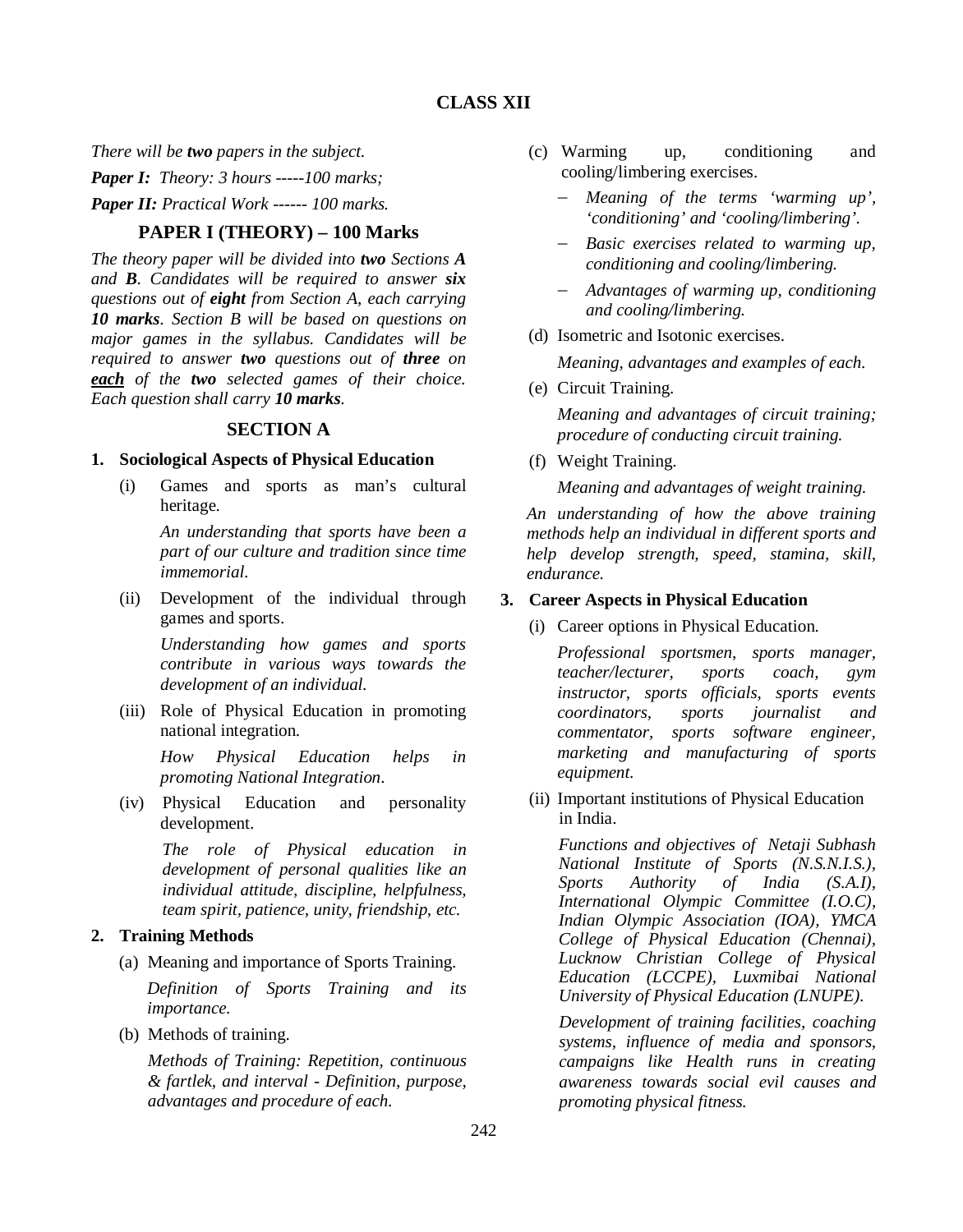#### **4. Competitions and Tournaments**

- (i) Tournaments and types of tournaments. *Candidates should be fully aware of:*
	- *the definition of 'tournament'.*
	- *the types of tournaments: Fixtures, Knock-out, league matches (seeding and byes).*
	- *merits and demerits of tournaments.*
	- *objectives and importance of intramural and extramural competitions.*
	- *Names of the National and International Federations/Bodies controlling the various tournaments/competitions.*
- (iii) Difference between Professional and Amateur Players.

#### *Self-explanatory.*

*Note: Candidates should be aware of the above, for the past five years, with respect to the games included in the syllabus.*

## **5. Health Education & Health Problems**

(a) Meaning and definition of 'Health' and 'Health Education'.

*Meaning and definition of 'Health' (mental health and physical health) and 'Health Education'.*

(b) Principles and importance of Health Education. Health problems and role of Health Education in solving them.

*Principles and objectives of Health Education. Importance of Health Education for adults and the younger generation through formal and non-formal channels of education. Various prevalent Health Problems: Communicable diseases – meaning, examples and common mode of spread. Epidemics – meaning and examples; Water, noise and air pollution – causes and prevention; Occupational Health Hazards – meaning and examples.*

*Note: Details of specific diseases not required.*

(c) Disability and Rehabilitation.

*Causes of disability. General principles for prevention of disability;* 

*Meaning and scope of Rehabilitation; services available for rehabilitation; role of the community and government organizations in rehabilitation programmes.*

(d) Posture.

*Meaning of posture*.

*Correct posture – meaning, importance of correct posture (standing, sitting, walking).*

*Common postural deformities: kyphosis, scoliosis, lordosis, flat foot, knock-knees, bowlegged, hunch back, round shoulders – meaning, causes and corrective measures for each.*

(e) Personal hygiene and sleep requirements.

*Personal hygiene: Meaning of personal hygiene, importance of personal hygiene for a healthy life style. Care of eyes, ears, feet, hair, skin, oral hygiene, nose and clothing.* 

*Foot care: causes of corns, broken nails due to tight footwear; Causes of diseases like ring worm, athletes foot due to walking in wet areas; proper care of feet.*

*Sleep requirements: Sleep requirements for different age groups. Effects of insufficient sleep on human body.*

(f) Substance Abuse.

*Effects of use of alcohol and smoking on the individual and society.* 

*Drugs: Meaning of 'drugs' and 'drug abuse'; Stimulants and Narcotics – Analgesics.* 

*Awareness of the fact that use of certain drugs has been banned by World Anti-Doping Agency (WADA) and National Anti-Doping Agency (NADA) and reasons for the same.*

#### **6. Sports Injuries and First Aid**

(i) Sports related injuries.

*Types of sports related injuries: soft tissue injuries (contusion, abrasion, strain and sprain) bone injuries (fracture) and joint injuries (dislocation): causes and prevention of each.* 

(ii) Role of individual in prevention of sports related accidents.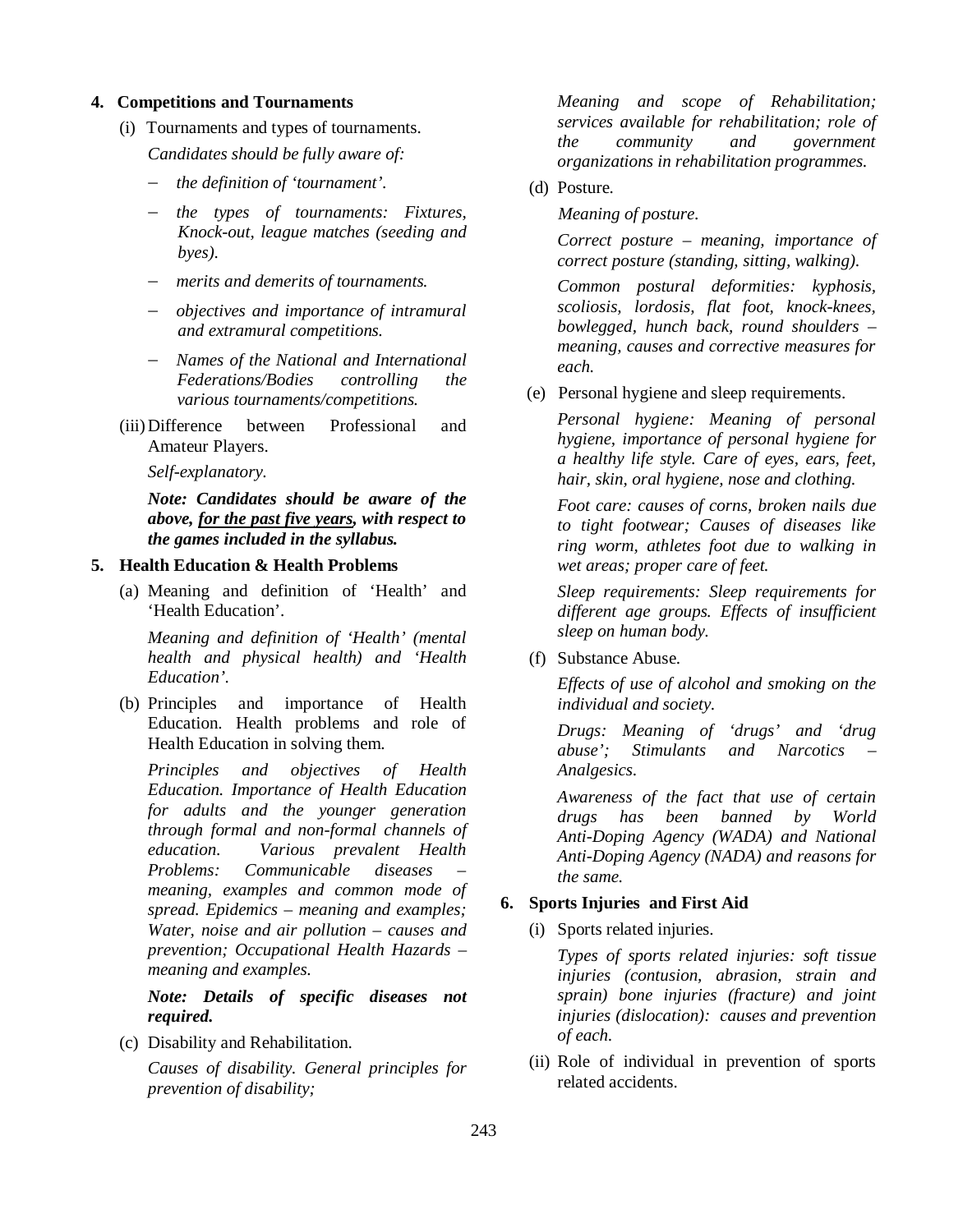*Types of injuries due to: sudden movement; environment (hot, cold, wet and dry); lack of preparation (warm up, cool down); inadequate clothing, body protection; not following instructions; surface and facilities, equipment being unsafe. Role of individual in prevention of sports related accidents.*

## (iii) First Aid.

*Meaning and importance of 'First Aid'. First Aid for various sports related injuries.*

*First Aid for cuts, grazes, strains, sprains, cramps, blisters, bruises, injuries of bone (fracture and dislocation); application of splints and Thomas splint; First Aid in drowning; Cardio Pulmonary Resuscitation (CPR) and Rest, Ice, Compression and Elevation (RICE).*

### **SECTION B**

Any **two** of the following games are to studied:

Cricket, Football, Hockey, Basketball, Volleyball, Badminton, Tennis, Swimming, Athletics.

The following aspects should be studied for **each** of the **two games** selected by the candidate.

Rules and regulations of the game; Interpretation of laws of the game; Duties and responsibilities of the officials and players; Measurement and dimensions related to the game; Terminologies related to the game; Fundamental skills of the game; Strategies and formation of the game; Names and abbreviations of the National and Major International Tournaments linked with the game; Diagrams and dimensions of play area; Diagrams and dimensions of equipment related to the game.

The details for each game are given below:

### **CRICKET**

- Knowledge of the game, strategies and tactics, and how to improve performance.
- Detailed understanding of the rules and regulations of the game. Diagrams of the field and pitch, and various fielding positions.
- Knowledge of the dimensions of the field, thickness of the lines, dimensions of pitch and complete specifications and markings on it. Equipment of the game with their length, width weight, thickness and material. Score board, scorer, sightscreen. Flood light
- Duties of the officials, before, during and after the match. Umpires and third umpire, requirements of the game, equipment needed, numbers of players, duty of coach, captain etc.
- Laws governing the game. Suspensions, penalisations, draws, match fixtures, arrangements needed to conduct tournaments, forfeitures, follow on, tie, power play, match fixing, duck worth rule, sledging, ball tampering.
- Basic skills and techniques. Batting (different types of shots, footwork, body position and actual bat movement. Bowling (run up, delivery stride, follow through, types of bowling variations, good line and length, grip action. Fielding positions, catching and throwing skills, Wicket keeping techniques, skills of getting the batsmen out.
- Different types of signals, extra runs, extra players, runner, substitute, provisions and restrictions, players equipment, danger area, various terms of cricket.
- Knowledge of associations and federations linked to the game. Important tournaments. Abbreviations of associations and federations concerned with the game.

#### **FOOTBALL**

- Knowledge of the game, strategies and tactics, and how to improve performance.
- Detailed understanding of the rules and regulations of the game. Match time, extra time, tie breaker, sudden death, ball in play and out of play, importance of lines on the field. Various methods of starting and restarting the game. Substitution procedure, penalty cards and their importance.
- Knowledge of the dimensions of the field, thickness of the lines, dimensions of center circle, quarter circle, goal and penalty area, penalty arc and complete specifications and markings on it. Equipment of the game with their length, width, weight, thickness, material and dimensions. Diagram of goal post and field.
- Duties of the officials, requirements of the game, equipment needed, numbers of players, duty of coach, captain, assistant referees, technical officials, grounds men, ball boys, match organizers, technical area.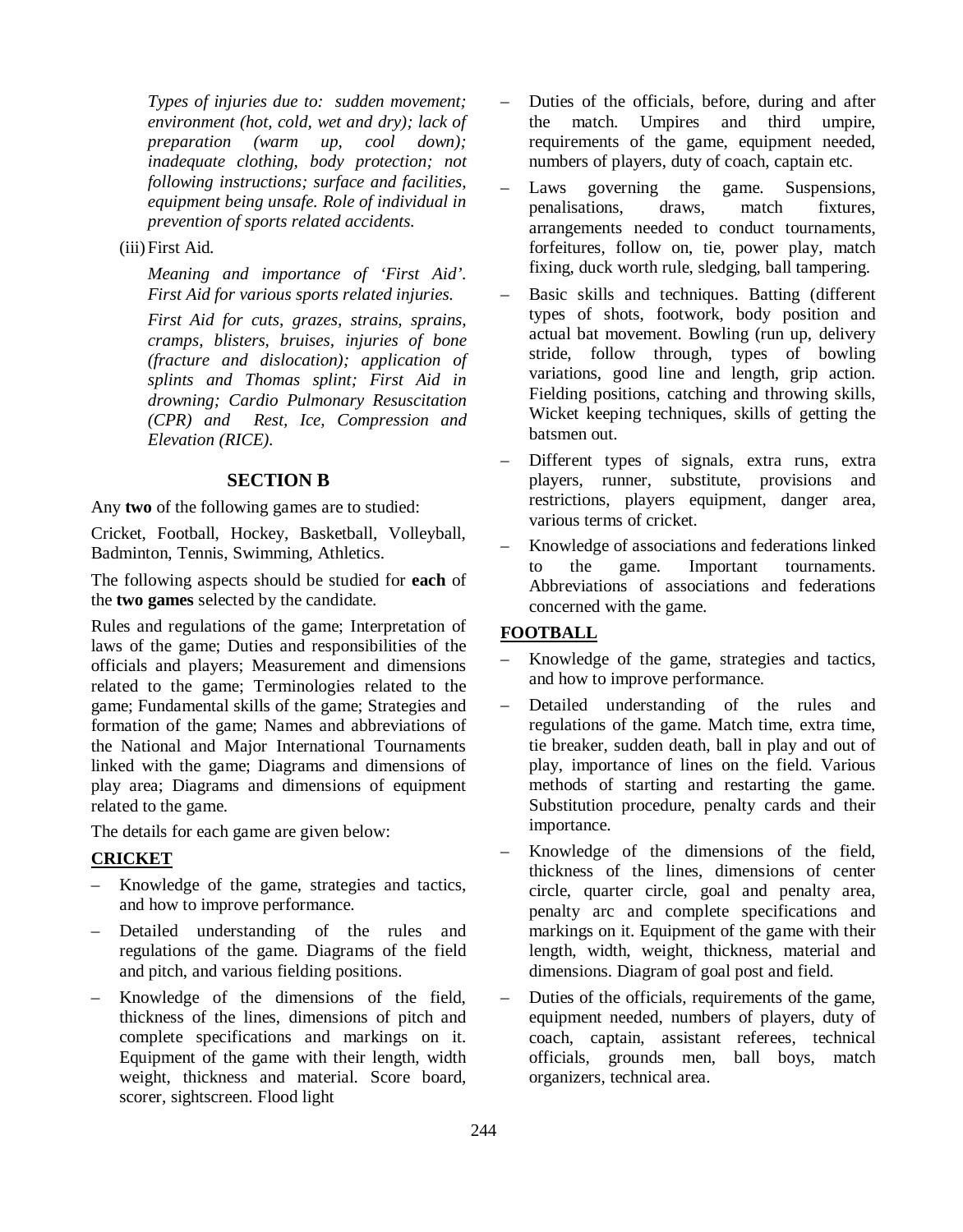- Laws governing the game. Suspensions, penalisations, draws, match fixtures, arrangements needed to conduct tournaments, punishment on players, coaches.
- Basic skills and techniques (Passing types of pass, ground lofted, chip, volley, angle of pass. Control (use of various surfaces-head chest, foot thigh). Dribbling (running with the ball, rhythm and pace, feints, body swerves, screening, beating an opponent. Heading the ball with intention of (attacking, defending, jumping, to head down, high, pass, score.) Shooting skills with either foot, inside or outside, short and long range shots, swerving shots, volleys, penalty kicks, power and accuracy. Tackling skills interception, jockeying for the ball, trapping by various body parts, position, tackle front, side, slide, recovery. Goalkeeping skills - stopping, watching, guiding the team, saving goal, dealing, catching, heading, kicking, punching, throwing, diving, anticipation, speed and reflexes.
- Principles of play-attack, depth, defence, penetration, sweeper systems, 4-4-2, 4-3-3, 4-2-4. Kick-off, corner kick, throw-in, goal kick, free kick, penalty kick. Importance of penalty arc, center circle and lines on the field.
- Knowledge of associations and federations linked to the game. Important tournaments. Abbreviations of associations and federations concerned with the game.

## **HOCKEY**

- Knowledge of the game, strategies and tactics, and how to improve performance.
- Detailed understanding of the rules and regulations of the game. Match time, extra time, tie breaker, sudden death, ball in play and out of play, penalty stroke, short corner, long corner, free hits, hit or push back, 16 yard hit, importance of lines on the field. Start and restart of the match.
- Knowledge of the dimensions and diagrams of the field and goalpost, thickness of the lines, dimensions and complete specifications and markings on it. Equipment of the game with their length, width, weight, thickness, material and dimensions. Protective equipment of the goalkeeper and players.
- Duties of the officials, requirements of the game, equipment needed, numbers of players, reserve bench, running substitution duty of coach, captain, assistant referees, ball boys, doctor, grounds men.
- Laws governing the game. Suspensions, penalisations, draws, match fixtures, arrangements needed to conduct tournaments, punishment on players, coaches.
- Basic skills and techniques (Passing types of pass, ground lofted, chip, volley, angle of pass, push, scoop, flick, aerial ball. Receiving the ball – control, dribbling (running with the ball, rhythm and pace, feints, body swerves, screening, beating an opponent from the right to the left, right and behind. Shooting skills with Stick, inside or outside, short and long range shots, swerving shots, volleys, penalty, power and accuracy. Tackling skills - interception, jockeying for position. Goalkeeping skills stopping, watching, guiding the team, saving goal, kicking, diving, anticipation, speed. reflexes.
- Principles of play-attack, depth, defence, penetration, team formations 1-2-3-5/1-1-3-4-  $2/1 - 1 - 3 - 3$ .
- Knowledge of associations and federations linked to the game. Important tournaments. Abbreviations of associations and federations concerned with the game.

## **BASKETBALL**

- Knowledge of the game, strategies and tactics, and how to improve performance.
- Detailed understanding of the rules and regulations of the game.
- Knowledge of the dimensions of the court, thickness of the lines, diagrams and dimensions of the court, full specifications of the ring, pole, boards and ball.
- Duties of the officials, table officials, referees, scorers , requirements of the game, equipment needed, numbers of players, reserve bench ,duty of coach, captain .technical equipment team and player foul markers.
- Laws governing the game. Suspensions, penalisations, draws, match fixtures, arrangements needed to conduct tournaments.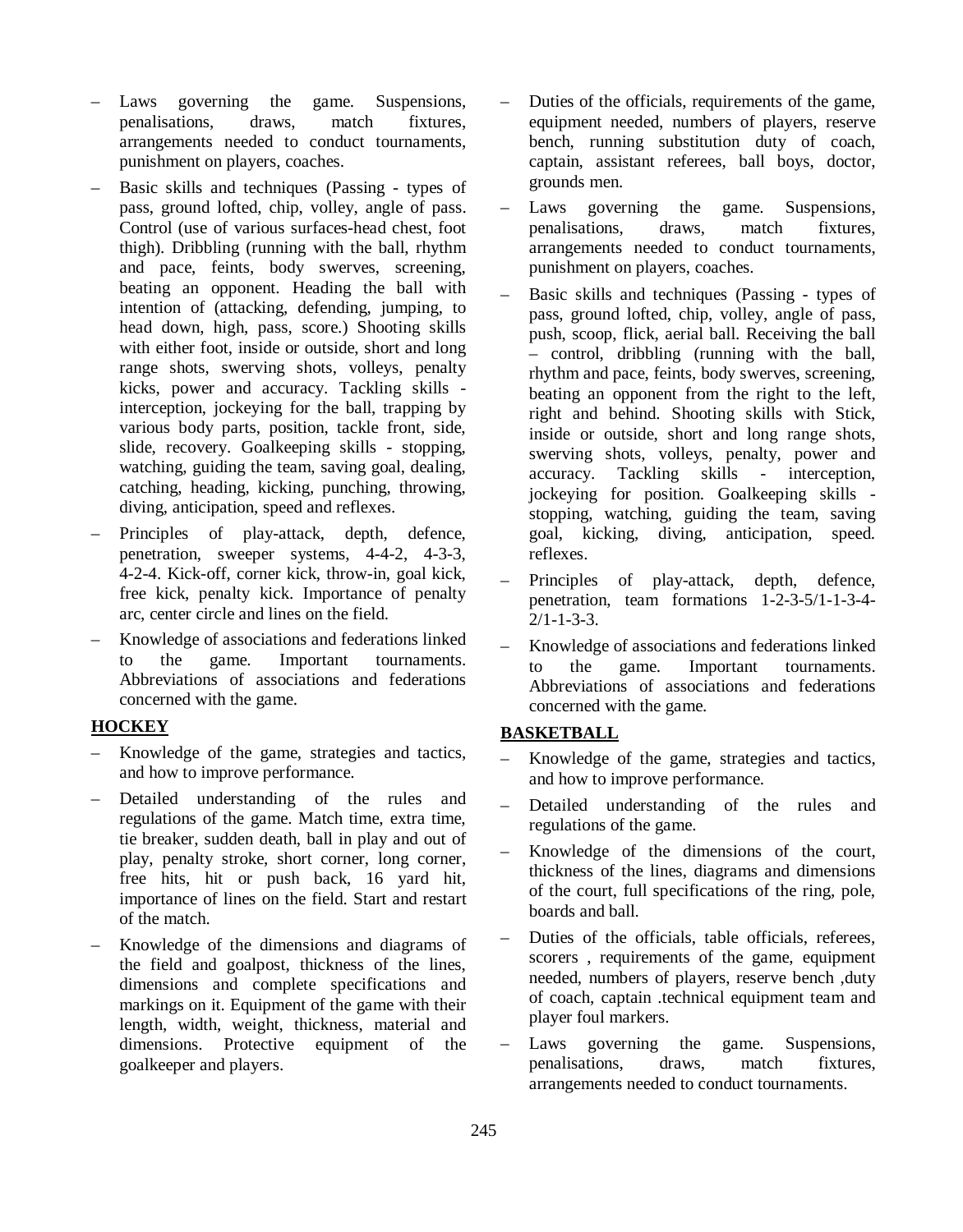- Basic skills and techniques, tactics and team skills Knowledge of basic skills, free throws stance(passing, dribble, shoot)Shooting(jump shot, layup, hook shot)passing(pass, signal, receive feint footwork, chest-pass, bounce pass, overhead pass, javelin pass. Footwork (pivot, 1 count and 2 count stop) One to one defence, fake and drive, pass and cut Defence, types of defence, zone defence, and fast break.
- Knowledge of associations and federations linked to the game. Important tournaments. Abbreviations of associations and federations concerned with the game.

## **VOLLEYBALL**

- Knowledge of the game, strategies and tactics, and how to improve performance.
- Detailed understanding of the rules and regulations of the game.
- Knowledge of the dimensions and diagram of the court, thickness of the lines, dimensions within the court, full specifications of the net, pole and other equipment required for the game.
- Duties of the officials, table officials, referees, requirements of the game, equipment needed, numbers of players, reserve bench, duty of coach, captain, etc.
- Laws governing the game. Suspensions, penalisations, draws, match fixtures, arrangements needed to conduct tournaments, default by teams.
- Basic skills and techniques, tactics and team skills Knowledge of basic skills, volley-two hand pass over the head forearm pass. The serveunderarm, over arm float, over arm jump, over arm top spin, round house jump. The smash high set cross court, down the line, speed smash, tip the ball over the block. The block-line of defence, defence against smash, attack at set ball. Teamwork importance in both defence and attack. Understanding rotation, blocking and screening
- Knowledge of associations and federations linked to the game. Important tournaments. Abbreviations of associations and federations concerned with the game.

## **BADMINTON**

- Knowledge of the game, strategies and tactics, and how to improve performance.
- Detailed understanding of the rules and regulations of the game. Match time, extra time, tie, shuttle in play and out of play, importance of lines on the court, singles and doubles.
- Knowledge of the dimensions and diagram of the court, thickness of the lines. Equipment required for the game with their length, width weight, thickness , material and dimensions.
- Duties of the officials, requirements of the game, equipment needed, number of players, duty of coach, match organisers.
- Laws governing the game. Suspensions, penalisations, draws, match fixtures, arrangements needed to conduct tournaments, punishment on players, coaches, match points, etc.
- Basic skills and techniques forehand or backhand, correct grip, smash, drop, drive, net play, return upshots and low/high/flick serves. Basic positioning for men and women rallies.
- Knowledge of associations and federations linked to the game. Important tournaments. Abbreviations of associations and federations concerned with the game.

## **TENNIS**

- Knowledge of the game, strategies and tactics, and how to improve performance.
- Detailed understanding of the rules and regulations of the game. Match time, deuce, advantage, tie foot fault. Ball in play and out of play. Dimensions and importance of lines on the court, singles and doubles.
- Knowledge of the dimensions and diagram of the court net, racket, thickness of the lines. Equipment required for the game with their length, width, weight, thickness, material and dimensions. Types of courts.
- Duties and number of officials, requirements of the game, number of players, duty of coach, match organisers.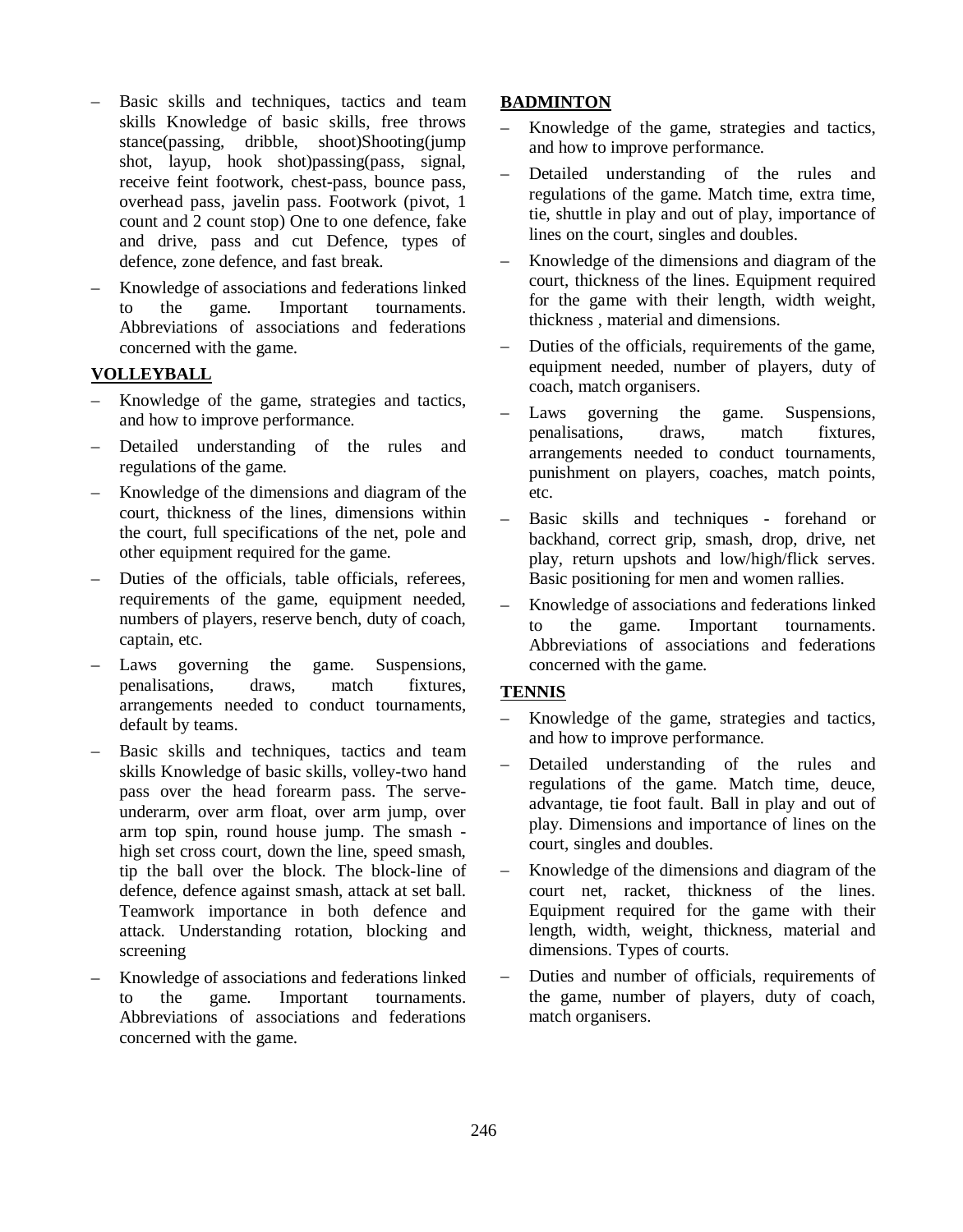- Laws governing the game. Suspensions, penalisations, draws, match fixtures, arrangements needed to conduct tournaments, punishment on players, coaches, match points, etc.
- Basic skills and techniques forehand or backhand, chopper grip, correct grip, smash, drop, drive, net play, return upshots and low/high/flick serves. Basic positioning for men and women rallies. The racket grip-shake hand. Strokes - backhand push, forehand drive, forward push. Service - two bounce serve, high toss, forehand spin, backhand spin, long serve. Spin forehand topspin, backhand topspin chopping blocking lobbing, follow through, placement of ball for each service.
- Knowledge of associations and federations linked to the game. Important tournaments. Abbreviations of associations and federations concerned with the game.

## **SWIMMING**

- Knowledge of competitive swimming events, activities, strategies and tactics, and how to improve performance (individual and team).
- Detailed understanding of the rules and regulations of various swimming events, strategies and tactics in chosen events. Planning performing and evaluating particular event.
- Knowledge of the dimension, depth and distance of the pool. Importance of starters and judges for start and finish of individual and medley races. Various officials in charge of conducting the events. Types of races, types of strokes, diving competitions, false start, individual and medley events. Stances for different strokes.
- Duties of the officials, table officials, referees, requirements of the game, equipment needed, numbers of players, reserve bench, duty of coach, physiotherapist, wind gauge operator, lifeguard, photo finish.
- Laws governing the game. Suspensions, penalisations, draws, fixtures, arrangements needed to conduct tournaments.
- Basic skills and techniques requiring control, balance, weight transfer, flow and clear body positions, complex sequence of movements and ability to perform showing high standards of precision control power speed and stamina, fitness and tactics to outwit the opponents. Warming up and cooling down safely, safety requirements for swimmers.
- Knowledge of associations and federations linked to the game. Important tournaments. Abbreviations of associations and federations concerned with the game.

## **ATHLETICS**

- Knowledge of track and field events, activities, strategies and tactics, and how to improve performance (individual and team).
- Detailed understanding of the rules and regulation of various events, strategies and tactics in chosen events. Planning performing and evaluating particular event.
- Knowledge of the dimension of the track. Width of the track. Measurement of 400 and 200 meters, relay and solo races. Equipment of athletes in various events dimensions and requirements. Importance of starters and judges for start and finish. Importance of staggers.
- Duties of the officials, table officials, referees, requirements of the game, equipment needed, numbers of players, reserve bench, duty of coach, physiotherapist, wind gauge operator, photo finish.
- Laws governing the game. Suspensions, penalisations, draws, match fixtures, arrangements needed to conduct meets. Rules and distances and requirements of various events.
- Basic skills and techniques requiring control, balance, weight transfer, flow and clear body positions, complex sequence of movements and ability to perform showing high standards of precision control power speed and stamina, fitness and tactics to outwit the opponents. Warming up and cooling down exercises.
- Knowledge of associations and federations linked to the game. Important tournaments. Abbreviations of associations and federations concerned with the game.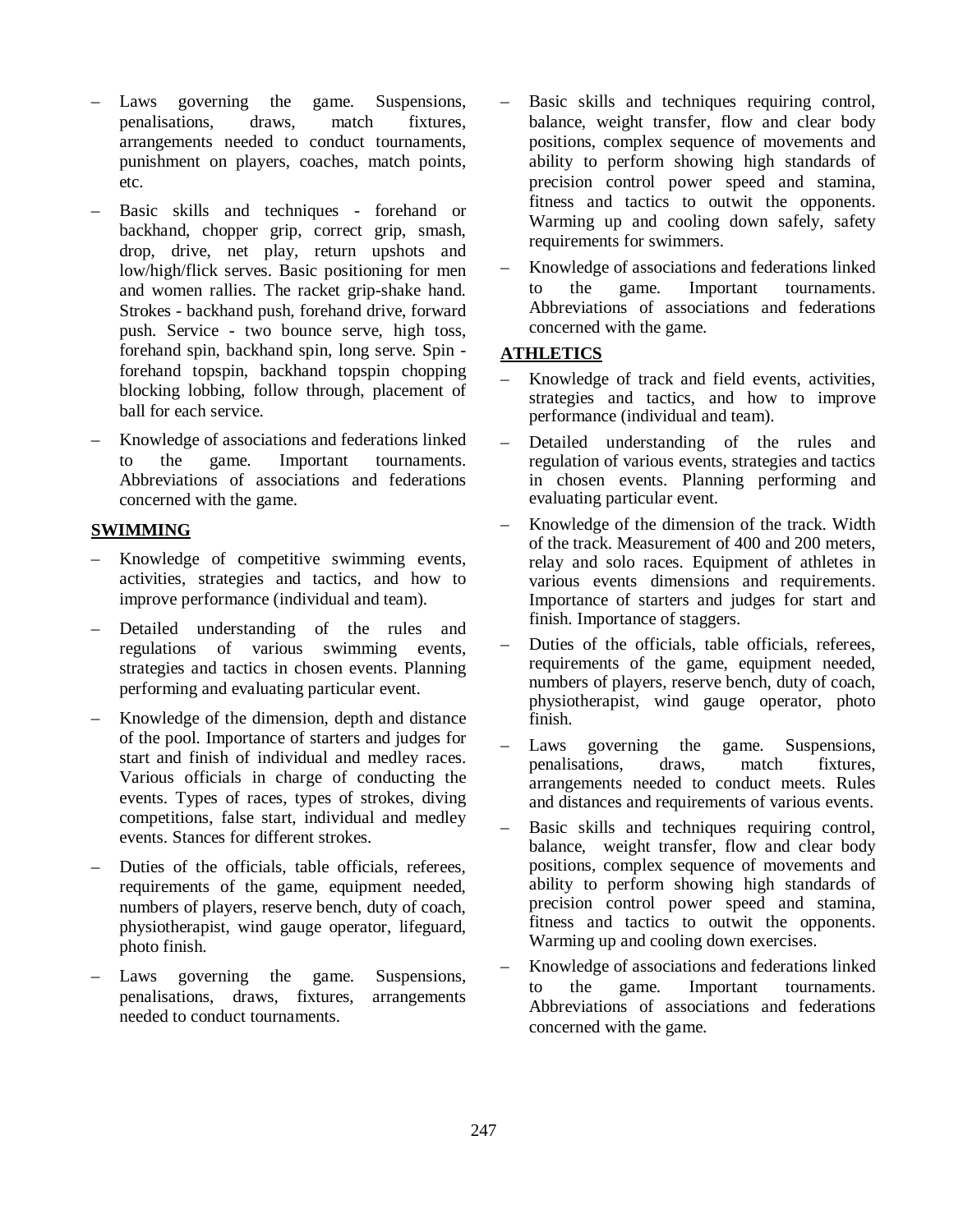## **PRACTICAL WORK - 100 Marks**

## **No question paper for practical work will be set by the Council.**

The Practical Work will be assessed in two parts as follows:

| 1. Continuous Assessment<br>(by the Teacher)       | 50 marks |
|----------------------------------------------------|----------|
| <b>Practical Assessment</b><br>(Visiting Examiner) | 50 marks |

## **1. CONTINUOUS ASSESSMENT (by the Teacher): 50 Marks**

Continuous assessment will be done by the teacher(s) responsible for preparing the candidate for the examination, in *two of the following games and activities of the candidate's choice*:

Athletics, Cricket, Hockey, Football, Volleyball, Softball, Basketball, Tennis, Badminton, Swimming, Dancing, Gymnastics, Yoga.

## **Continuous Assessment will include the following:**

|    | File Work done throughout the<br>two<br>year<br>any<br><sub>on</sub><br>games/activities.                                                | 10 marks |
|----|------------------------------------------------------------------------------------------------------------------------------------------|----------|
| В. | Participation and performance<br>of the candidate, throughout<br>the year, in at least any two<br>games/activities of his/her<br>choice. | 20 marks |
| C. | Physical Efficiency Tests.                                                                                                               | 20 marks |

## **2. PRACTICAL ASSESSMENT (by the Visiting Examiner): 50 Marks**

Practical assessment will be done by the Visiting Examiner in the presence of the teacher and will consist of the following:

| <b>Specialisation Tests</b><br>10 marks<br>Β.<br>(The candidate is to<br>be<br>assessed on any two basic<br>skills<br>of<br>the<br>two<br>games/activities chosen by<br>him/her for Continuous<br>Assessment | A. | <b>Physical Efficiency Tests</b> | 30 marks |
|--------------------------------------------------------------------------------------------------------------------------------------------------------------------------------------------------------------|----|----------------------------------|----------|
|                                                                                                                                                                                                              |    |                                  |          |

C. Viva

(on the two games/activities chosen by the candidate)

## **A. PHYSICAL EFFICIENCY TESTS**

The following are the tests to evaluate the physical fitness of candidates. *These tests are to be used for Continuous Assessment by the Teacher as well as for Practical Assessment by the Visiting Examiner.* Tests 1 to 3 should be conducted on one day and 4 to 6 on the next.

10 marks

## (a) **Test 1**

*50 metre run, standing start:* Timings to be taken to the nearest tenth of a second (weather should be relatively windless without extremes of temperature).

## (b) **Test 2**

*Standing long jump*: A flat no slip surface should be used. The candidate should stand with toes just behind the take-off line and jump when ready. After making preliminary swing with the arms the candidate swings them forward vigorously, springing with both feet simultaneously to land as far forward as possible. Distance jumped to be measured in centimetres.

(c) **Test 3**

*Distance run* - 1000 metres run for boys, 600 metres run for girls. Time to be taken to the nearest second.

- (d) **Test 4**
	- (i) *Floor push-ups for boy***s**: The boy takes a front-leaning position with body supported on hands and balls of feet; the arms are straight and at right angles to the body. He then dips or lowers the body so that the chest touches or nearly touches the floor, then pushes back to the starting position by straightening the arms and repeats the procedure as many times as possible. Only the chest should touch the floor; the arms must be completely extended with each push-up; the body must be held straight throughout. Scoring consists of the number of correct push-ups.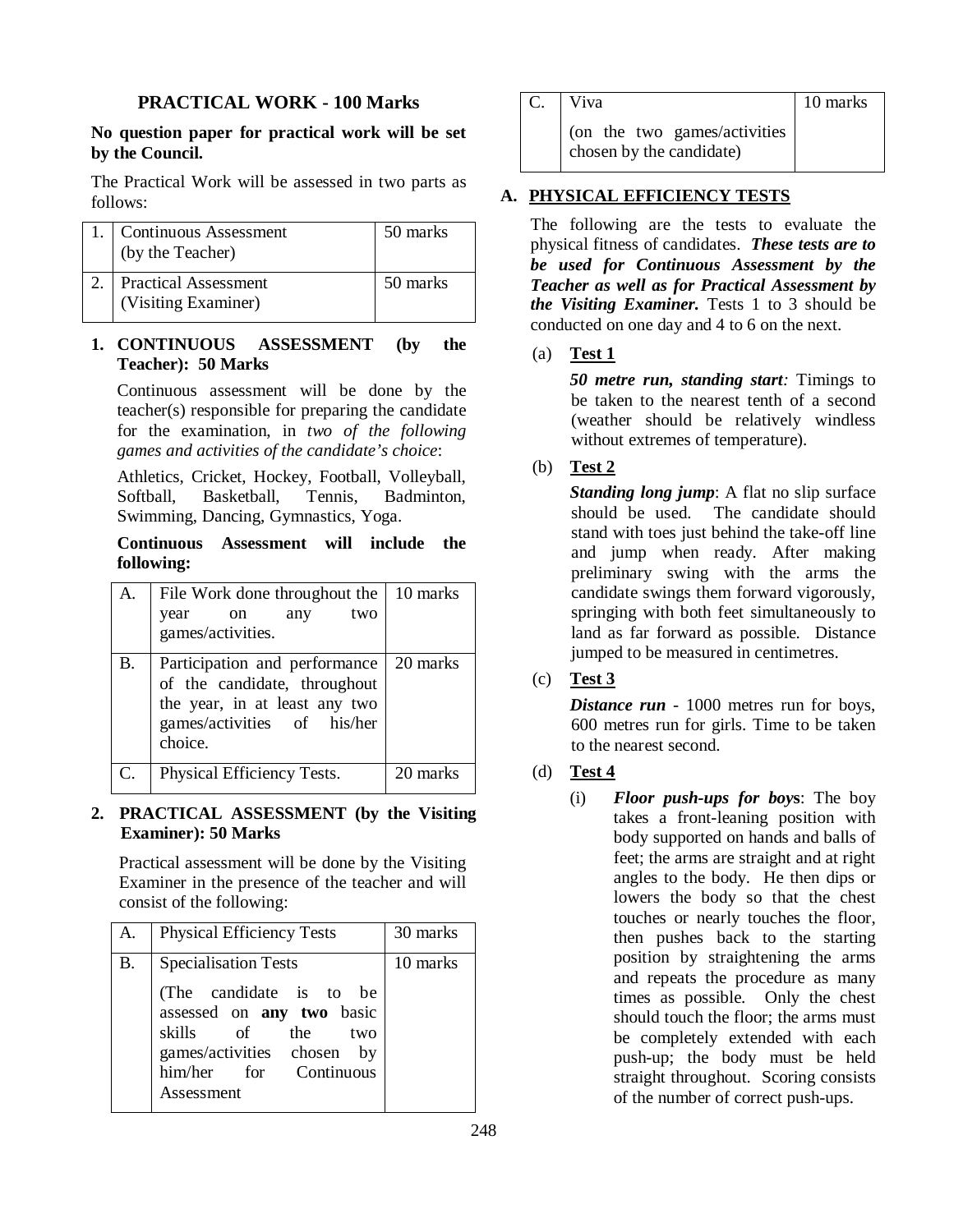(ii) *Push-ups for girls*: This is executed from a stall bar bench or a stool 32 cm high by 50 cm long and 35 cm wide. It should be placed on the floor about 15 cm from a wall so that the subject will not take a position too far forward. The girl should grasp the outer edges of the bench, or stool, at the nearest corners and assume the front-leaning rest position, with the balls of her feet on the floor and with her body and arms forming a right angle. She should then lower her body so that the upper chest touches the near edge to the bench or stool, then raise it to a straight arm position as many times as possible. The girl's body should be held straight throughout. If the body sways or arches, or if the subject does not go completely down or does not push completely up, half credit is given up to 4 half credits.

## (e) **Test 5**

*Shuttle run*: A flat course of 10 metres is required to be measured between the two parallel base lines. Behind each base line, a semicircle 50 cm radius with centre on the base line is required to be marked. In the far semicircle two wooden blocks  $(5 \times 5 \times 5 \text{ cm})$  are to be placed. The candidate stands with feet behind the base line, and on a signal, runs to the far line, picks up one block which the candidate places in the starting semicircle when he/she returns. The candidate then repeats the procedure with the second block. The time to the nearest tenth of a second is to be taken till the second block is grounded in the starting semicircle.

## (f) **Test 6**

*60-second sit-ups:* The candidate lies with his/her back on a mat or flat surface, feet about 30 cm apart and knees flexed at a right angle. The candidate's hands with fingers interlocked are placed behind the back. A partner holds the candidate's feet in contact with the mat or floor. On the signal "Go" the candidate sits up to touch

the knees with his/her elbows. Without pause he/she returns to his/her starting position and immediately sits up again. The number of sit-ups completed in 60 seconds are to be counted.

## **B. SPECIALISATION TESTS**

Candidates are to be tested by a Visiting Examiner in the presence of the teacher in **two** of the games/activities that were selected by them for Continuous Assessment. Details of skill areas are given below.

## **ATHLETICS**

Candidates will choose two of the following events in which they wish to be tested:

(i) Track events - sprints, middle and long distance races:

*Boys* - 100 m, 200 m, 400 m, 800 m, 1500 m and 3000 m.

*Girls* - 100 m, 200 m, 400 m, 800 m.

(ii) Track events – hurdles:

*Boys* - 110 m and 400 m.

*Girls* - 100 m.

(iii) Field events - jumps and throws:

*Boys* - Broad jump, high jump, triple jump, pole vault, shot-put, discus throw, javelin throw, hammer throw.

*Girls* - Broad jump, high jump, shot-put, discus throw.

The following fundamental skills are required:

## **Sprints**

Practice of starts with blocks using proper command.

Time action period - Reaction time, block clearance time, acceleration time, velocity maintenance time, finish time.

## **Middle Distance and Long Distance Races**

- (i) Style of endurance running.
- (ii) Methods of endurance development.

## **Broad Jump**

- (i) Approach run.
- (ii) Take off.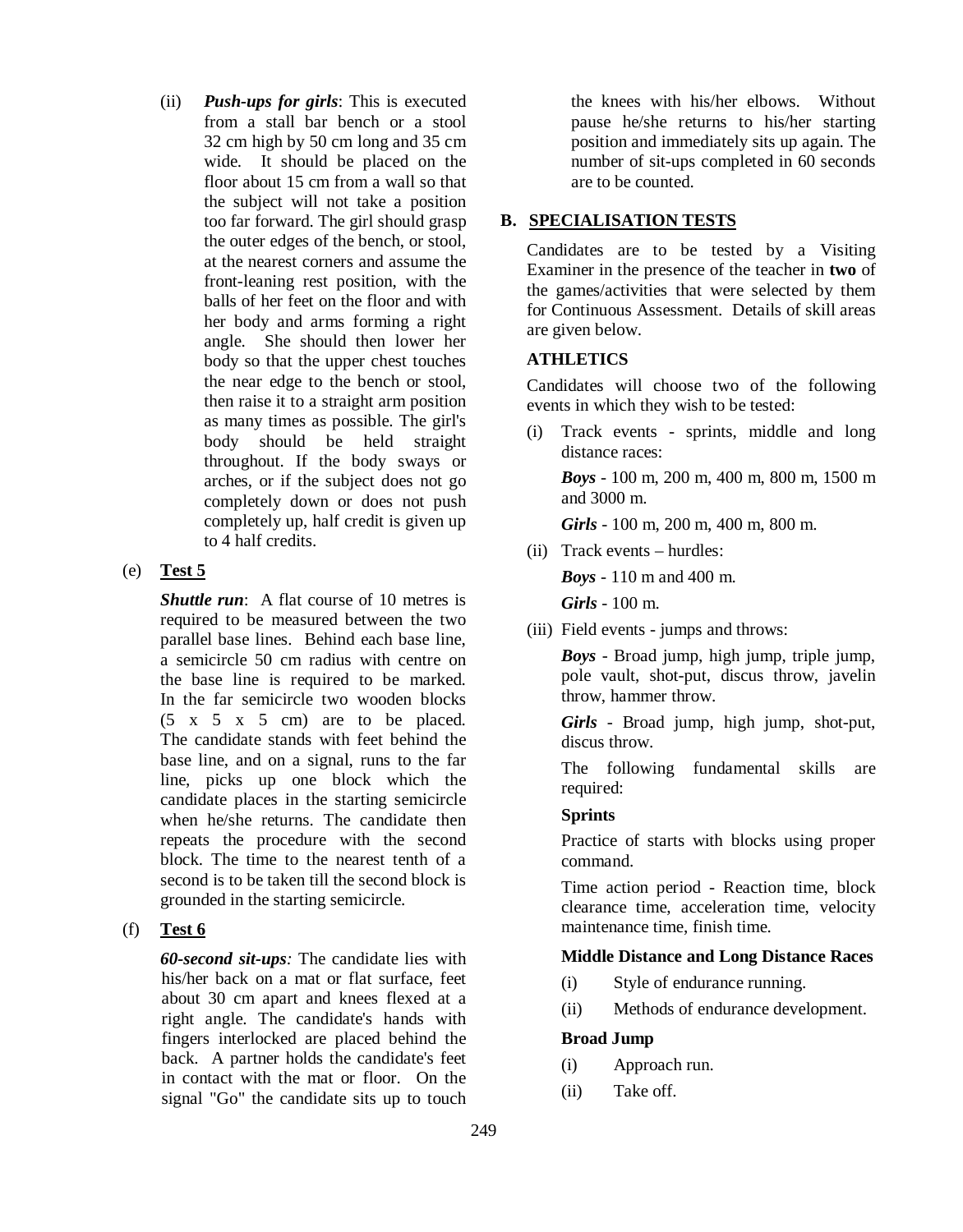- (iii) Flying Phase.
- (iv) Landing.

## **Hop, Step and Jump (Triple Jump)**

- (i) Approach run.
- (ii) Take off.
- (iii) Performance of hop, step and jump.
- (iv) Performance of combination of hops and steps.

## **High Jump**

- (i) Approach run.
- (ii) Take off.
- (iii) Flying phase: scissors, straddle, western roll or "Fosbury flop".

## **Pole Vault (Boys only)**

- (i) Grip.
- (ii) Pole carry.
- (iii) Approach run.
- (iv) Take off.
- (v) Planting of pole.
- (vi) Clearance of bar.
- (vii) Landing.

### **Javelin Throw**

- (i) Grip.
- (ii) Javelin carry.
- (iii) Transition from approach to five stride rhythm.
- (iv) Release.
- (v) Reverse.

#### **Shot put**

- (i) Stance.
- (ii) Glide.
- (iii) Release.
- (iv) Reverse.

#### **Discus Throw**

- (i) Stance.
- (ii) Preliminary Swings.
- (iii) Throws with one and a half turn.
- (iv) Reverse.

## **CRICKET**

- 1. **Batting :** pull, cut, hook, glance, stepping out to drive the flighted ball.
- 2. **Bowling :** outswing, inswing, off break, leg break and googly.
- 3. **Fielding :** Catching high and low and ground balls.

### **HOCKEY**

## **1. Straight hitting and stopping:**

- (a) Reverse hitting and stopping
- (b) Hitting on the wrong foot

## **2. Straight push and stopping:**

- (a) Reverse push and stopping
- (b) Pushing on the wrong foot

#### **3. Scooping:**

- (a) Push scoop
- (b) Shovelling
- **4. Flick:**
	- (a) Straight Flick
	- (b) Reverse flick
	- (c) Flick on the wrong foot

#### **5. Dribbling and carrying the ball**

- **6. Passing:**
	- (c) Through pass
	- (d) Return pass
	- (e) Deflection pass
	- (f) Interchanging position
- **7. Dodging:**
	- (a) Dodging to opponent's left.
	- (b) Dodging to opponent's right.
	- (c) Double dodging.

#### **8. Different Techniques of:**

- (c) Corner
- (d) Penalty stroke
- (e) Push in
- (f) Goal keeping
- **9. Tackling:**
	- (a) Lunging
	- (b) Feinting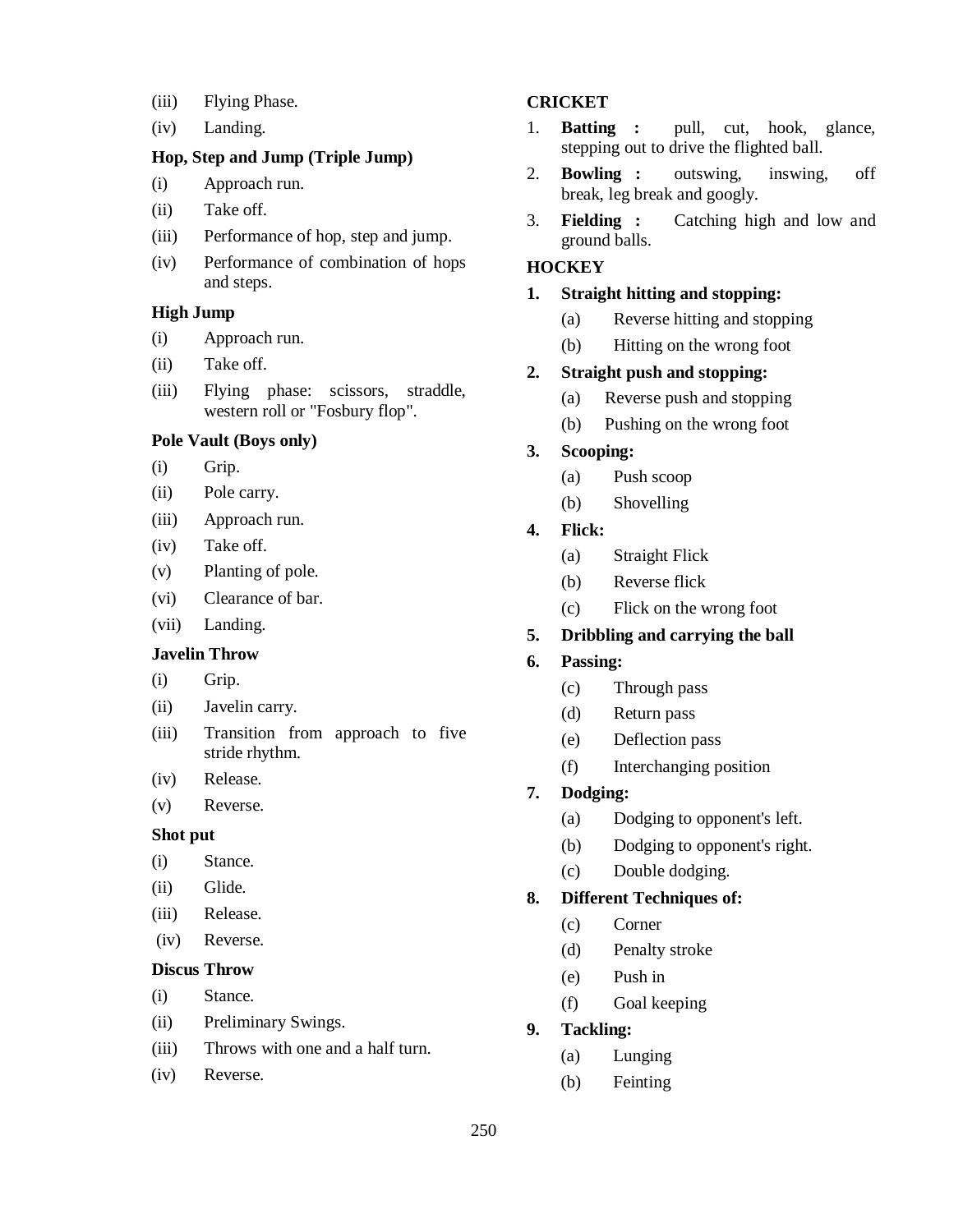## **FOOTBALL**

## **1. Passing and Interpassing:**

- (a) Interpassing between two players.
- (b) Interpassing among three players.
- (c) Three men weave.
- (d) Interpassing among four players.
- (e) Related practices.

### **2. Kicking:**

- (a) Revision of all kicking fundamentals.
- (b) Lofted kick with either foot.

(c) Practice of corner kicks - lobbing chip shots and penalty kicks.

#### **3. Tackling:**

- (a) Interception and hasty tackles.
- (b) Sliding tackles.
- (c) Related practices.

## **4. Heading:**

(a) Related practices, front, right side and left side.

(b) Head-up drills.

### **5. Dribbling:**

Practice of dribbling skills suited to actual playing situations.

### **6. Tactics and coaching:**

- (a) Two back system three back system.
- (b) Principles of zone and man to man defence.
- (c) Free kicks, penalty kicks, corner kicks.
- (d) Tactics of defence and attachment.

#### **VOLLEYBALL**

## **1. The Pass:**

- (a) Over-head pass: Two-handed pass with back rolling.
- (b) Two-handed pass with side rolling.
- (c) Jump and pass.
- (d) Under arm pass.
- (e) Forward dive and pass.
- (f) One arm pass with side rolling.

### **2. The Serve:**

- (a) Over head service (Tennis-type).
- (b) Round arm service.
- (c) Floating service (overhead and arm).

### **3. The Set-up:**

- (a) Setting up for quick smash.
- (b) Move and set up (from back zones).
- (c) Setting up to different zones at varying trajectories.

#### **4. The Net Recovery:**

Two-handed overhead pass without rolling, one hand under arm with or without rolling.

#### **5. The Attack:**

- (a) Smash with turn of body.
- (b) Smash with turn of wrist.
- (c) Round arm smash.
- (d) Smash on short pass (ascending balls).
- (e) Simple attack combination.

#### **6. The Block:**

- (a) Double block against different types of attack.
- (b) Double block in assigned zones.
- (c) Double block against quick attack.
- (d) Double block against attack combination.
- (e) Triple block against attack from zone.

## **7. Patterns of play:**

4-2 system, 5-1 system.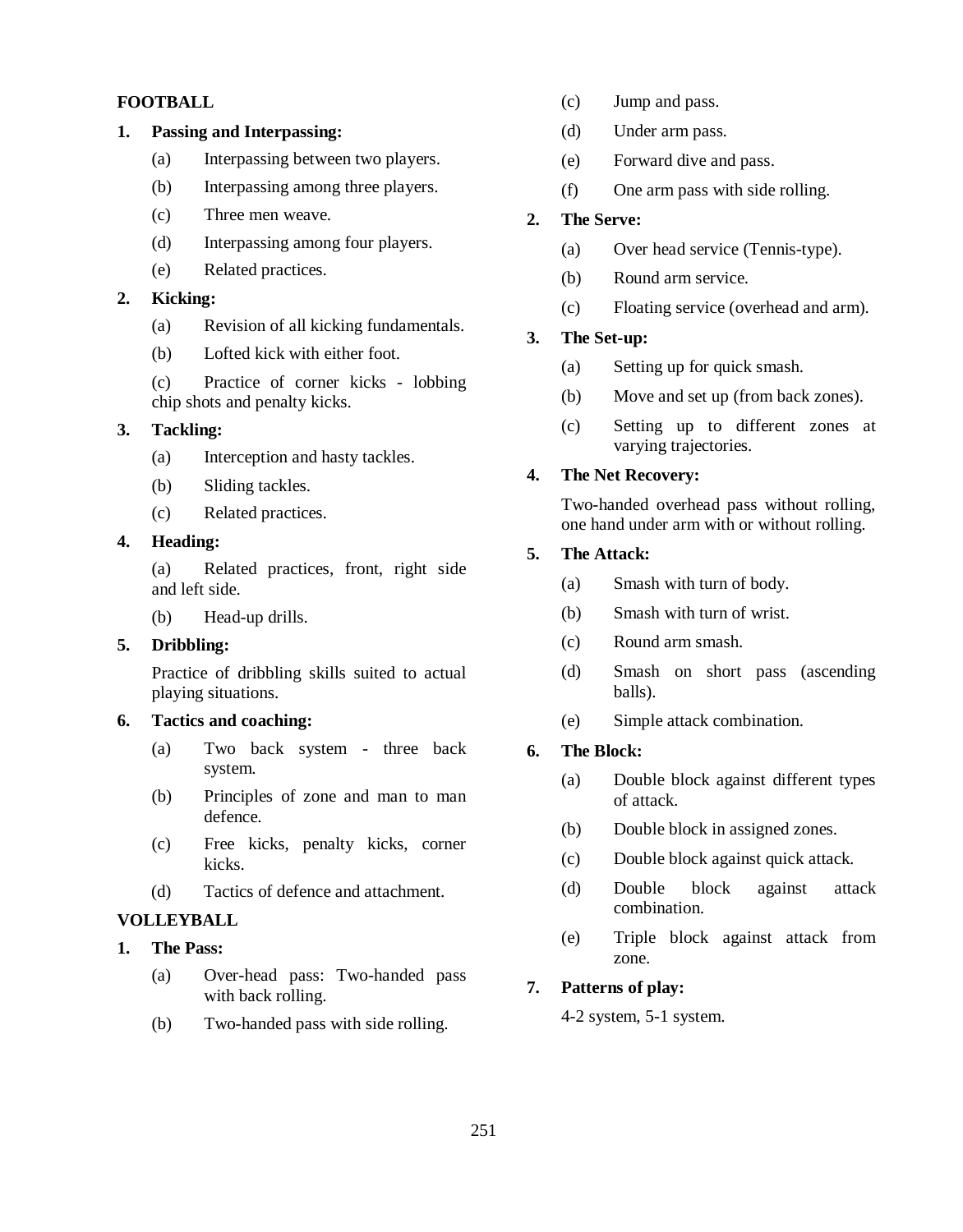#### **BASKETBALL**

### **1. Ball handling:**

Holding position of fingers, body, position, stance of player with ball.

### **2. Catching the ball:**

(Receiving) skills involved.

- **3. Passing:** Skills (Drills in Pairs)
	- (a) Two-handed chest pass.
	- (b) Two-handed bounce pass.
	- (c) Two-handed underhand pass (Right / Left side).
	- (d) Two-handed over head pass.

### **4. Dribbling:**

Dribbling high with speed, using alternate hands, low dribble.

#### **5. Shooting:**

- (a) Two-handed set shot.
- (b) Two-handed free throw.
- (c) Lay up shot following dribble using right hand (over the shoulder lay up).
- **6. Footwork:**

Player stance, position of feet, position of hand, elementary shuffling and slicing movements (drills).

## **7. Pivoting, Stationary Pivot.**

**8. Individual defence:**

Player stance: position of hands, position of feet, defender's position in between opponent and basket.

- **9. Team defence:** Man to man defence.
- **10. Team offence:** First break offence.
- **11. Full Court:** Half court game using defence, offence taught.

#### **SOFTBALL/TENNIS/BADMINTON**

Candidates will be required to demonstrate competency in the rules, skills and fitness training related to the game.

#### **SWIMMING**

Candidates will be tested in *two* of the following events of their choice.

*Boys:* Free style – 50m, 100 m, 200 m, 400 m, 800 m.

Breast stroke  $-50$ m, 100 m and 200 m.

Back stroke - 50m and 100m

Butterfly stroke - 50 m and 100 m

Diving - Forward dive, backward dive, reverse dive and inward dive.

*Girls:*Free style – 50m, 100 m, 200 m.

Breast stroke - 50 m and 100 m.

Back stroke - 50 m and 100 m

Butterfly stroke - 50 m and 100 m.

Diving - Forward dive, backward dive, reverse dive and inward dive.

## **DANCING**

The candidates will be required to give a performance of any *two* of the following dances of their choice, with suitable accompaniment:

- (i) *Indian dancing*: Bharatanatyam, Kuchipudi, Kathakali, Kathak, Manipuri, Odissi, Mohiniyattam, Bhangra and other folk dances.
- (ii) *Western dancing*: Ballet, ballroom dancing, waltz, fox trot, tango, samba, charleston, square dancing; pop-dancing - jitterbug, twist, rock-and-roll.

## **GYMNASTICS**

The candidates will be tested in four exercises using any two of the following bits of apparatus of their choice.

### **(i) Floor Exercise**

Boys - handspring to front somersault (tucked); two headsprings; cartwheel to arabesque; arab spring; side somersault; back roll to handstand, cabriole jump throw; flic-flacs.

Girls - Leap and cabriole; step into ball of either foot; flic-flacs; round off; handspring; cat leap; legs split in air, cartwheel; handstand.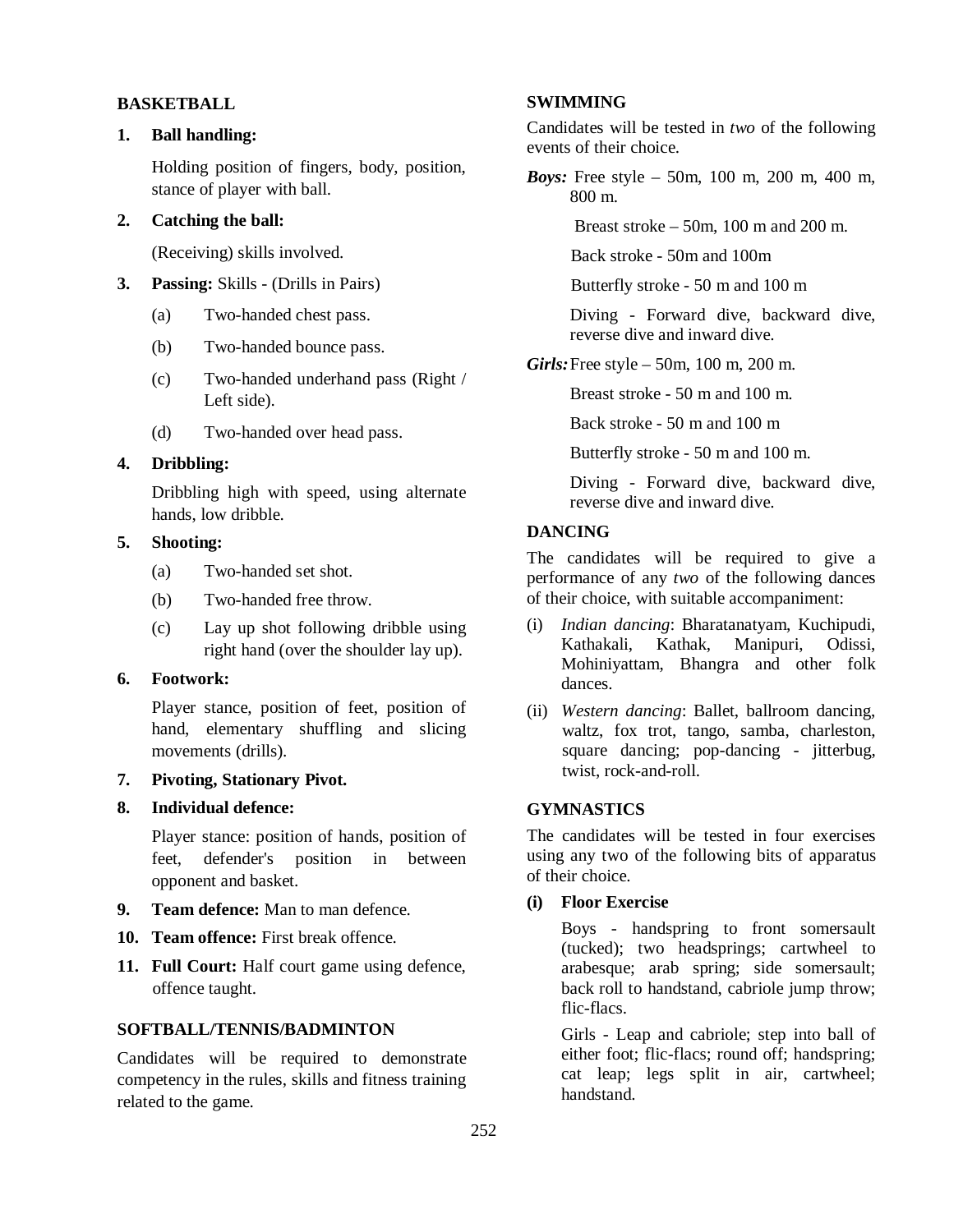#### **(ii) Balancing Beam** (Girls only)

Run 2-3 steps; leap to riding seat with  $\frac{1}{2}$  turn; rise to squat stand; ballet stand with  $\frac{1}{2}$  turn; leap on either foot; step forward leap changing legs to rear leap; lunge to side; stag leap; one-arm cartwheel.

### **(iii) Parallel bars** (Boys only)

Swing forward and cast to upper arm hand; forward roll; pirouette forward; lower to upper arm hand; swing backward; straddle forward to support (hold).

**(iv) Vaulting horse**

Boys - (long horse) Split vault; through vault; hand stand with cartwheel; cartwheel and handspring.

Girls - Astride vault; split vault, through vault; handspring.

**(v) Horizontal bar** (Boys only)

Forward and backward giant swings; change of grip; twists; the hip-circles.

## **YOGA**

Candidates will be tested in any *four* of the following asanas:

- (i) Vrikshasana (Balancing on one leg with the other flexed sidewards).
- (ii) Utitha Trikonasana (Feet apart stand, side bending).
- (iii) Parivrtta Trikonasana (Feet apart stand, side bend, with the trunk rotated backward).
- (iv) Utitha Parvakonasana (Feet apart stand lunging on one side).
- (v) Purivrita Parvakonasana (Feet apart stand lunging on one side and rotate the trunk backwards).
- (vi) Virabhadrasana (Balancing on one leg with stretched hands, trunk and leg in a horizontal position).
- (vii) Uthitha Hasta Padangusthasana (Balancing on one leg and trunk bending over the other stretched horizontally).
- (viii) Parasuottansasen (Feet apart stand and turning one side and bend the trunk over the knee on that side.
- (ix) Ushtrarsan (kneel sit and flex back the trunk).
- (x) Padakastasan (Attention position, flex and trunk over the thighs).
- (xi) Garudasan (Balancing one leg with the other turned over the former).
- (xii) Navasana (Balancing on buttocks with the legs and trunk flexed over each other).
- (xiii) Vajrasana (Sitting with flexed legs feet on the side of buttocks).
- (xiv) Supta Vajrasana (Supine lying in the position of Vajrasana).
- (xv) Kukutasana (Balancing on hands inserted through the thighs and legs in padmasana).
- (xvi) Jannsirasana (Paschimattrawasana on one leg with the other leg flexed sideways).
- (xvii) Ardha Baddha Padma Paschimttanasana (Paschimattanasana on one leg with the other in Padmasana position).
- (xviii) Triang Mahaikapada Paschimatanasana (Paschimottanasana on one leg with the other in Najrasana position).
- (xix) Moridriasana (Long sit with one knee flexed and kept up and trunk turned over the stretched leg).
- (xx) Akanrava Dhannrasana (Long sit and pull one foot to the corresponding ear).
- (xxi) Uparrshta Konasana (Long sit with feet spread and bring the head to the ground).
- (xxii) Bakasana (Balancing on hands with thighs over the arms above elbows).
- (xxiii) Chakrasana (Cartwheel position).
- (xxiv) Nowli (contracting rectii abdominant in uddiyana position alternate relaxation and contraction of left and right muscles in quick succession).
- (xxv) Kapalabathi (Quick succession of abdominal strokes in padmasana position).
- (xxvi) Bhastrika (Pranavam following the strokes of Kapalabathi).

## **NOTE:**

While testing the candidates in any two games/activities of their choice, the following method should be adopted. Test of the skill as a whole with emphasis on:

- (i) Approach
- (ii) Stance/Grip
- (iii) Execution (degree of perfection) and
- (iv) Follow through.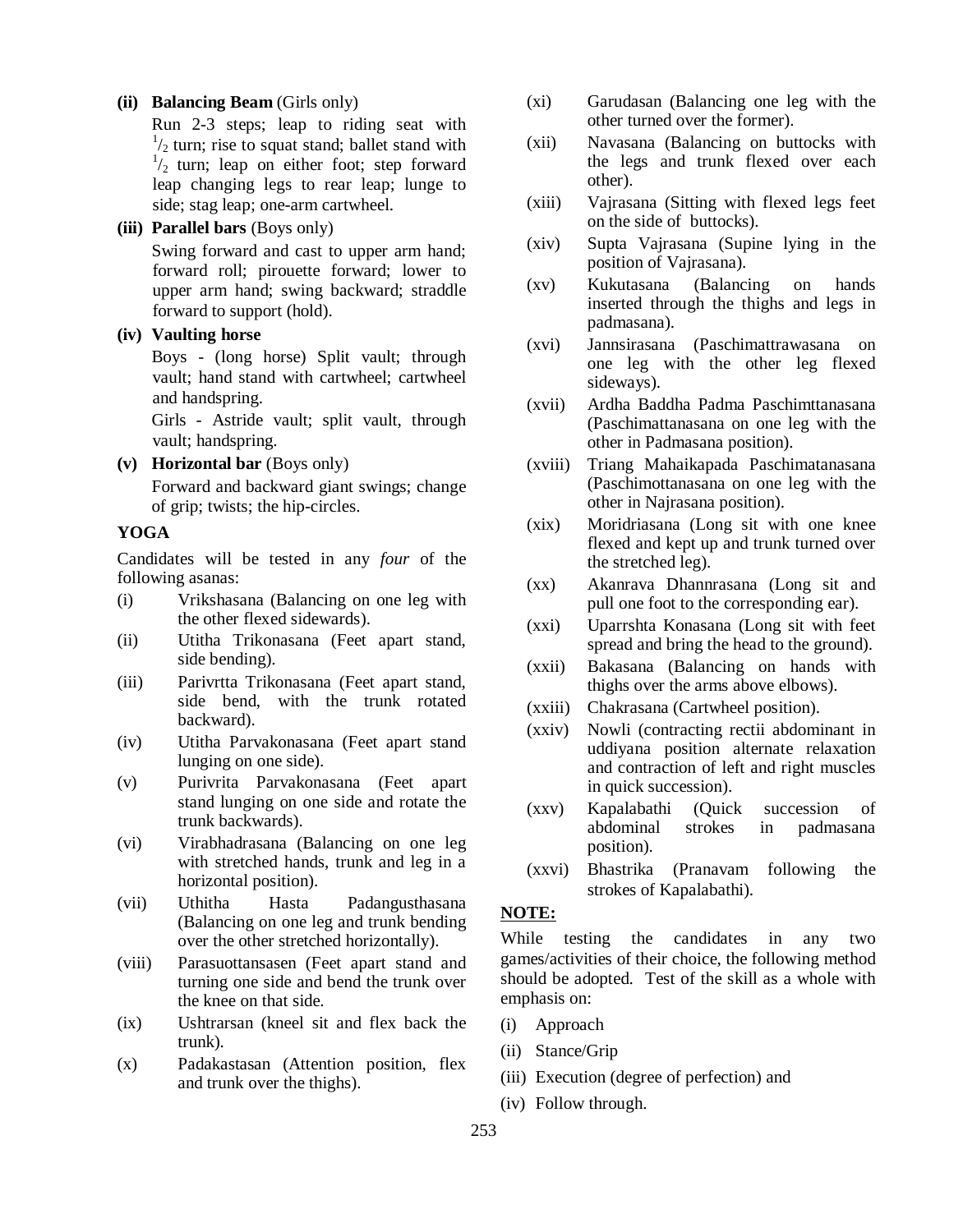# **PERFORMANCE TABLE - PHYSICAL EDUCATION PHYSICAL EFFICIENCY TESTS**

| <b>Marks</b>   | Test No. 1          |       |                    | Test No. 2       | Test No. 3      |                     | Test No. 4        |    | Test No. 5                    |             | Test No. 6     |                   |
|----------------|---------------------|-------|--------------------|------------------|-----------------|---------------------|-------------------|----|-------------------------------|-------------|----------------|-------------------|
|                | 50m dash            |       | Standing long jump |                  | Distance run    |                     | Push-ups          |    | Shuttle run                   |             | $60$ s sit-ups |                   |
|                | (Timing in seconds) |       |                    | (Distance in cm) |                 | (Timing in minutes) |                   |    | (Numbers) (Timing in seconds) |             |                | (Numbers)         |
|                | and tenths)         |       |                    |                  | and seconds)    |                     |                   |    |                               | and tenths) |                |                   |
|                | <b>Boys</b>         | Girls | <b>Boys</b>        | Girls            | <b>Boys</b>     | Girls               | <b>Boys</b> Girls |    | <b>Boys</b>                   | Girls       |                | <b>Boys</b> Girls |
| 5              | 6.5                 | 7.6   | 204                | 167              | 4 min           | $2 \text{ min}$     | 30                | 22 | 9.8                           | 11.0        | 47             | 30                |
|                |                     |       |                    |                  | 40 s            | 45s                 |                   |    |                               |             |                |                   |
| $\overline{4}$ | 6.6                 | 7.9   | 197                | 155              | 4 min           | $2 \text{ min}$     | 24                | 14 | 10.0                          | 11.2        | 44             | 28                |
|                |                     |       |                    |                  | 50 s            | 55 s                |                   |    |                               |             |                |                   |
| 3              | 6.8                 | 8.2   | 190                | 149              | 5min            | 3 min               | 17                | 8  | 10.2                          | 11.6        | 41             | 26                |
|                |                     |       |                    |                  |                 | 15 <sub>s</sub>     |                   |    |                               |             |                |                   |
| $\overline{2}$ | 7.1                 | 8.4   | 183                | 142              | 5min            | 3 min               | 10                | 6  | 10.6                          | 11.9        | 37             | 24                |
|                |                     |       |                    |                  | 10 <sub>s</sub> | 35s                 |                   |    |                               |             |                |                   |
| 1              | 7.5                 | 8.9   | 175                | 132              | 5 min           | 4 min               | 6                 | 3  | 11.1                          | 12.1        | 32             | 20                |
|                |                     |       |                    |                  | 30 s            | 15 <sub>s</sub>     |                   |    |                               |             |                |                   |

## **PERFORMANCE TABLE - PHYSICAL EDUCATION SPECIALISATION TESTS**

# **ATHLETICS - FIELD EVENTS**

| <b>Marks</b> |             | Long jump | High jump            |      | Hop step $&$ jump     | Pole vault  | Shot put throw        |       | <b>Discus</b>         | Javelin throw |
|--------------|-------------|-----------|----------------------|------|-----------------------|-------------|-----------------------|-------|-----------------------|---------------|
|              | (m and cm)  |           | (m and cm)           |      | $(m \text{ and } cm)$ | (m and cm)  | $(m \text{ and } cm)$ |       | $(m \text{ and } cm)$ | (m and cm)    |
|              | <b>Boys</b> | Girls     | Girls<br><b>Boys</b> |      | <b>Boys</b>           | <b>Boys</b> | <b>Boys</b>           | Girls | <b>Boys</b>           | <b>Boys</b>   |
| 10           | 5.50        | 5.00      | 1.70                 | 1.50 | 12.00                 | 3.00        | 10.00                 | 8.50  | 25.00                 | 35.00         |
| 8            | 5.00        | 4.50      | 1.55                 | 1.45 | 11.50                 | 2.75        | 9.00                  | 7.50  | 22.00                 | 32.00         |
| 6            | 4.50        | 4.00      | 1.40                 | 1.30 | 11.00                 | 2.25        | 8.00                  | 6.50  | 19.00                 | 29.00         |
| 4            | 4.00        | 3.50      | 1.30                 | 1.20 | 10.50                 | 2.00        | 7.00                  | 5.50  | 16.00                 | 26.00         |
| 3            | 3.50        | 3.00      | 1.20                 | 1.10 | 10.00                 | 1.75        | 6.00                  | 4.50  | 13.00                 | 23.00         |
| 2            | 3.00        | 2.50      | 1.10                 | 0.95 | 9.50                  | 1.50        | 5.00                  | 3.50  | 10.00                 | 20.00         |
| 1            | 2.99        | 2.00      | 1.00                 | 0.94 | 9.49                  | 1.25        | 4.99                  | 3.49  | 9.98                  | 19.98         |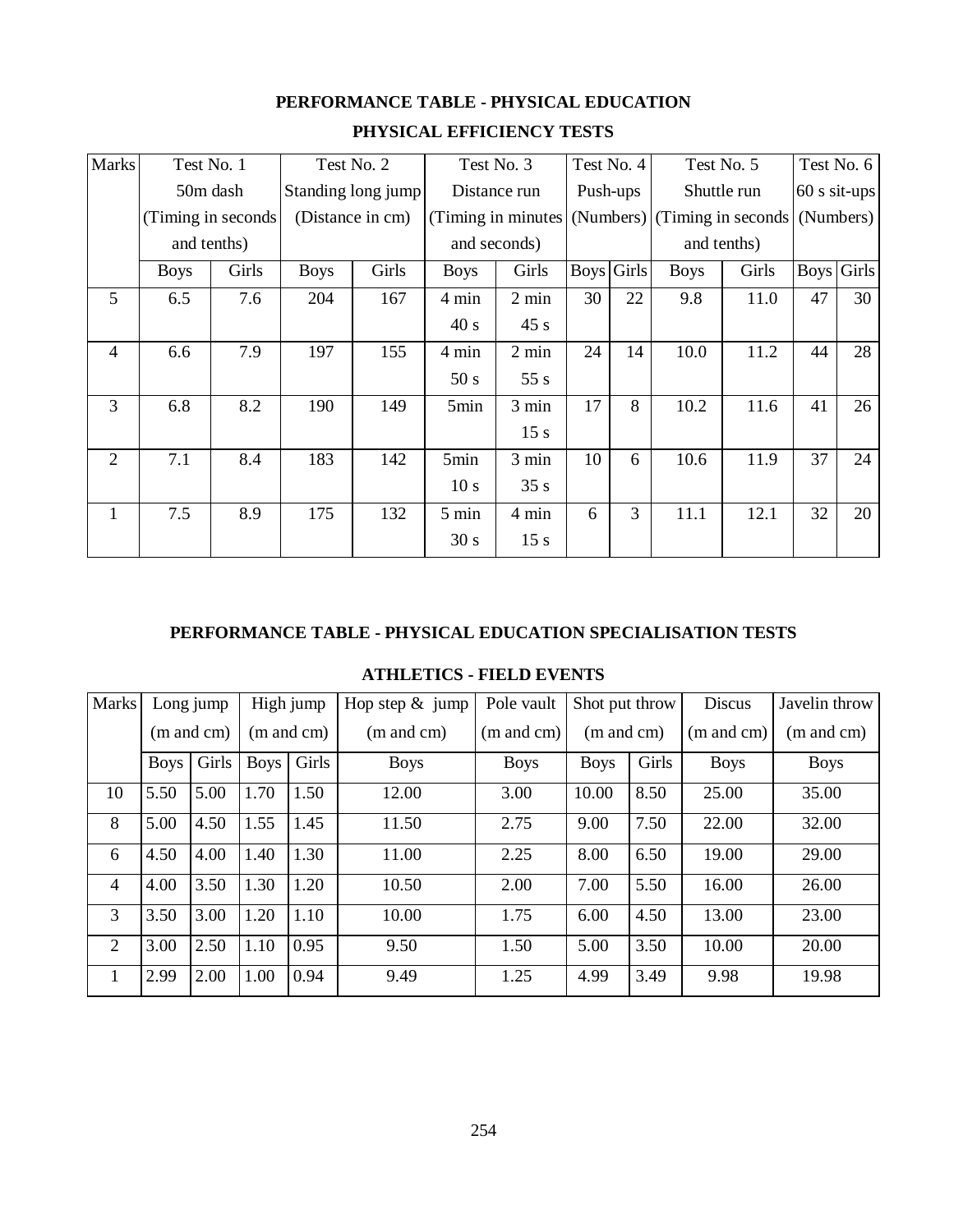## **PERFORMANCE TABLE - PHYSICAL EDUCATION SPECIALISATION TESTS**

| <b>Marks</b>   | $100 \text{ m}$ |       | $200 \text{ m}$ |       |                | $400 \text{ m}$ |                | 800 m | 1500 m      |
|----------------|-----------------|-------|-----------------|-------|----------------|-----------------|----------------|-------|-------------|
|                | (s and tenths)  |       | (s and tenths)  |       | (s and tenths) |                 | (s and tenths) |       | (min and s) |
|                | <b>Boys</b>     | Girls | <b>Boys</b>     | Girls | <b>Boys</b>    | Girls           | <b>Boys</b>    | Girls | <b>Boys</b> |
| 10             | 11.5            | 13.6  | 24.0            | 25.0  | 56.0           | 68.0            | 2.10           | 2.45  | 4.40        |
| 8              | 11.8            | 14.4  | 25.1            | 26.1  | 56.1           | 68.1            | 2.15           | 2.50  | 4.45        |
| 6              | 12.4            | 15.2  | 26.1            | 27.1  | 58.1           | 71.1            | 2.20           | 2.55  | 4.50        |
| $\overline{4}$ | 13.2            | 16.0  | 27.1            | 30.1  | 60.1           | 74.1            | 2.30           | 3.05  | 5.00        |
| $\overline{3}$ | 14.0            | 16.8  | 28.1            | 33.1  | 62.1           | 77.1            | 2.40           | 3.15  | 5.10        |
| 2              | 14.8            | 17.6  | 29.1            | 36.1  | 64.1           | 80.1            | 2.50           | 3.25  | 5.20        |
|                | 15.6            | 18.5  | 30.1            | 39.1  | 66.1           | 83.1            | 3.00           | 3.35  | 5.30        |

## **ATHLETICS - TRACK EVENTS**

# **PERFORMANCE TABLE - PHYSICAL EDUCATION SPECIALISATION TESTS**

## **SWIMMING**

| <b>Marks</b>   | 50m free       |       |             | 100m free | 200m free style |       | 400m        |             | 50m breast-stroke | 100m breast- |
|----------------|----------------|-------|-------------|-----------|-----------------|-------|-------------|-------------|-------------------|--------------|
|                | style          |       | style       |           | (min and s)     |       | free style  | (min and s) |                   | stroke       |
|                | (s and tenths) |       | (min and s) |           |                 |       | (min and s) |             |                   | (min and s)  |
|                | <b>Boys</b>    | Girls | <b>Boys</b> | Girls     | <b>Boys</b>     | Girls | <b>Boys</b> | <b>Boys</b> | Girls             | <b>Boys</b>  |
| 10             | 45.0           | 55.0  | 1:30        | 1:50      | 3.00            | 3.40  | 6.00        | 1.05        | 1.20              | 2:15         |
| 9              | 46.3           | 56.3  | 1:32.5      | 1:53      | 3.05            | 3.46  | 6.10        | 1.07        | 1.22.5            | 2:17.5       |
| 8              | 47.5           | 57.5  | 1:35        | 1:55      | 3.10            | 3.50  | 6.20        | 1.10        | 1.25              | 2:20         |
| $\overline{7}$ | 50.0           | 60.0  | 1:40        | 2:00      | 3.20            | 4.00  | 6.40        | 1.12        | 1.27.5            | 2:25         |
| 6              | 52.5           | 62.5  | 1:45        | 2:05      | 3.30            | 4.10  | 7.00        | 1.15        | 1.30              | 2:30         |
| 5              | 55.0           | 65.0  | 1:50        | 2:10      | 3.40            | 4.20  | 7.20        | 1.17        | 1.32.5            | 2:35         |
| 4              | 57.5           | 67.5  | 1:55        | 2:15      | 3.50            | 4.30  | 7.40        | 1.20        | 1.35              | 2:40         |
| 3              | 58.7           | 68.7  | 1:57.5      | 2:17.5    | 3.55            | 4.35  | 7.50        | 1.22        | 1.37              | 2:42.5       |
| $\overline{2}$ | 60.0           | 70.0  | 2:00        | 2:20      | 4.00            | 4.40  | 8.00        | 1.24        | 1.39              | 2:45         |
| 1              | 61.2           | 71.2  | 2:02.5      | 2:22.5    | 4.00.5          | 4.45  | 8.10        | 1.26        | 1.41              | 2:47         |

**Note:** For timings in between or higher than those indicated in the table the lower mark should be given.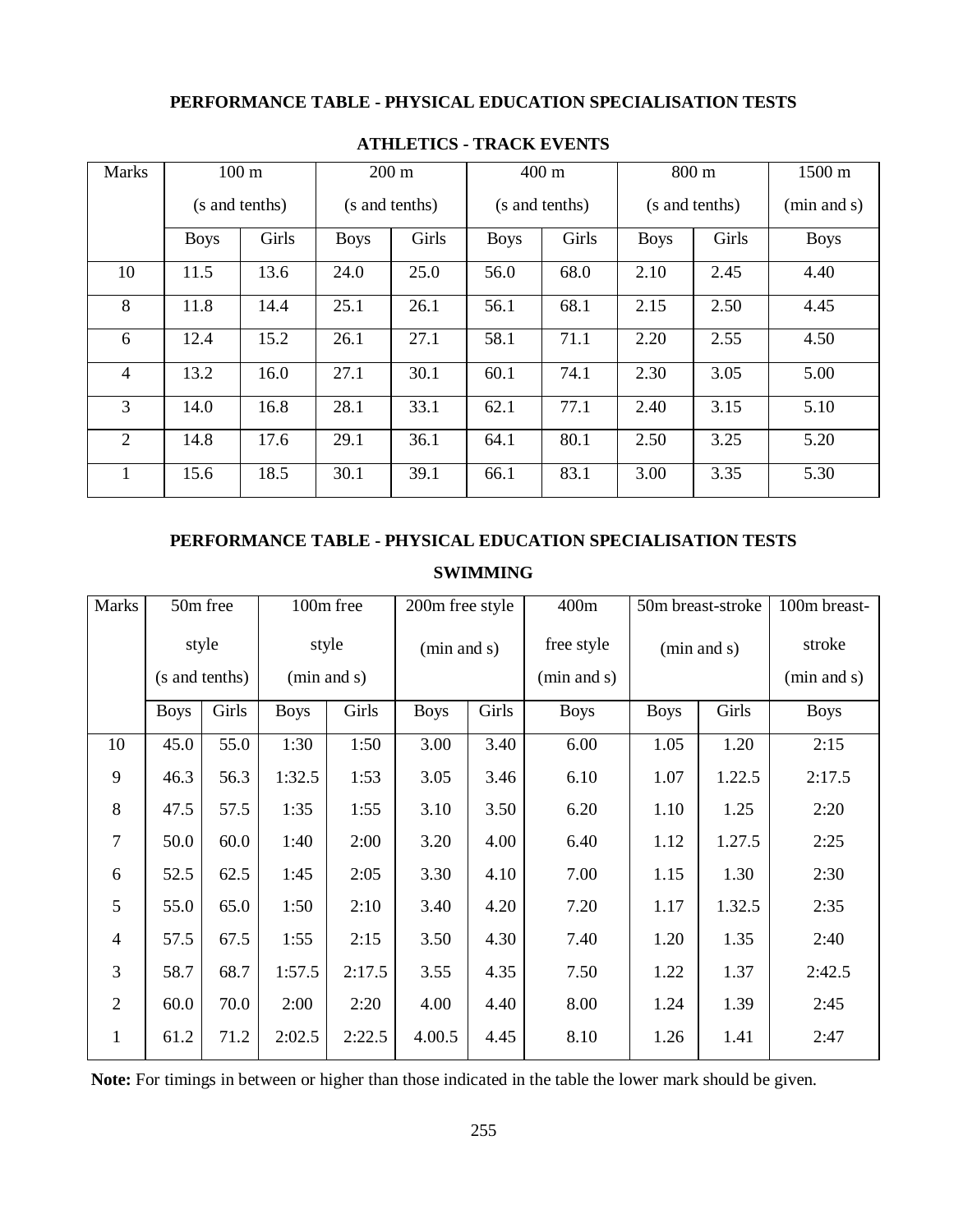## **PERFORMANCE TABLE - PHYSICAL EDUCATION SPECIALISATION TESTS**

| <b>Marks</b>   |             | 50m back stroke | 100m back   |                      | 50m butterfly | 100m butterfly | Diving                    |
|----------------|-------------|-----------------|-------------|----------------------|---------------|----------------|---------------------------|
|                | (min and s) |                 | stroke      | stroke               |               | stroke         |                           |
|                |             |                 | (min and s) | (min and s)          |               | (min and s)    |                           |
|                | <b>Boys</b> | Girls           | <b>Boys</b> | Girls<br><b>Boys</b> |               | <b>Boys</b>    | Description of action     |
| 10             | 0.55        | 1:10            | 2:00        | 0:55                 | 1:05          | 1:50           | Vertical, erect           |
|                |             |                 |             |                      |               |                | body, arms and            |
| 9              | 1:00        | 1:15            | 2:00.5      | 0:57                 | 1:10          | 1:52.5         | legs together             |
|                |             |                 |             |                      |               |                |                           |
| $\,8\,$        | 1:02.5      | 1:17.5          | 2:05        | 1:00                 | 1:12.5        | 1:55           | Poor angle (either        |
|                |             |                 |             |                      |               |                | backward or               |
| $\overline{7}$ | 1:05        | 1:20            | 2:10        | 1:02.5               | 1:15          | 2:00           | forward)                  |
|                |             |                 |             |                      |               |                |                           |
| 6              | 1:07.5      | 1:22.5          | 2:15        | 1:05                 | 1:17.5        | 2:05           | Poor angle                |
|                |             |                 |             |                      |               |                | opening of arms in front, |
| 5              | 1:10        | 1:25            | 2:20        | 1:07.5               | 1:20          | 2:10           | side, etc.                |
|                |             |                 |             |                      |               |                |                           |
| $\overline{4}$ | 1:12.5      | 1:27.5          | 2:25        | 1:10                 | 1:22.5        | 2:15           | Poor angle                |
|                |             |                 |             |                      |               |                | opening of arms           |
| 3              | 1:14        | 1:29            | 2:27.5      | 1:12.5               | 1:24          | 2:17.5         | and legs                  |
|                |             |                 |             |                      |               |                |                           |
| $\overline{2}$ | 1:15        | 1:30.5          | 2:30        | 1:14                 | 1:25          | 2:20           | Poor angle                |
|                |             |                 |             |                      |               |                | opening of arms           |
| $\mathbf{1}$   | 1:16        | 1:31            | 2:32.5      | 1:16                 | 1:26          | 2:25           | and legs in flight.       |
|                |             |                 |             |                      |               |                |                           |

## **SWIMMING (***continued***)**

**Note:** For timings in between or higher than those indicated in the table the lower mark should be given.